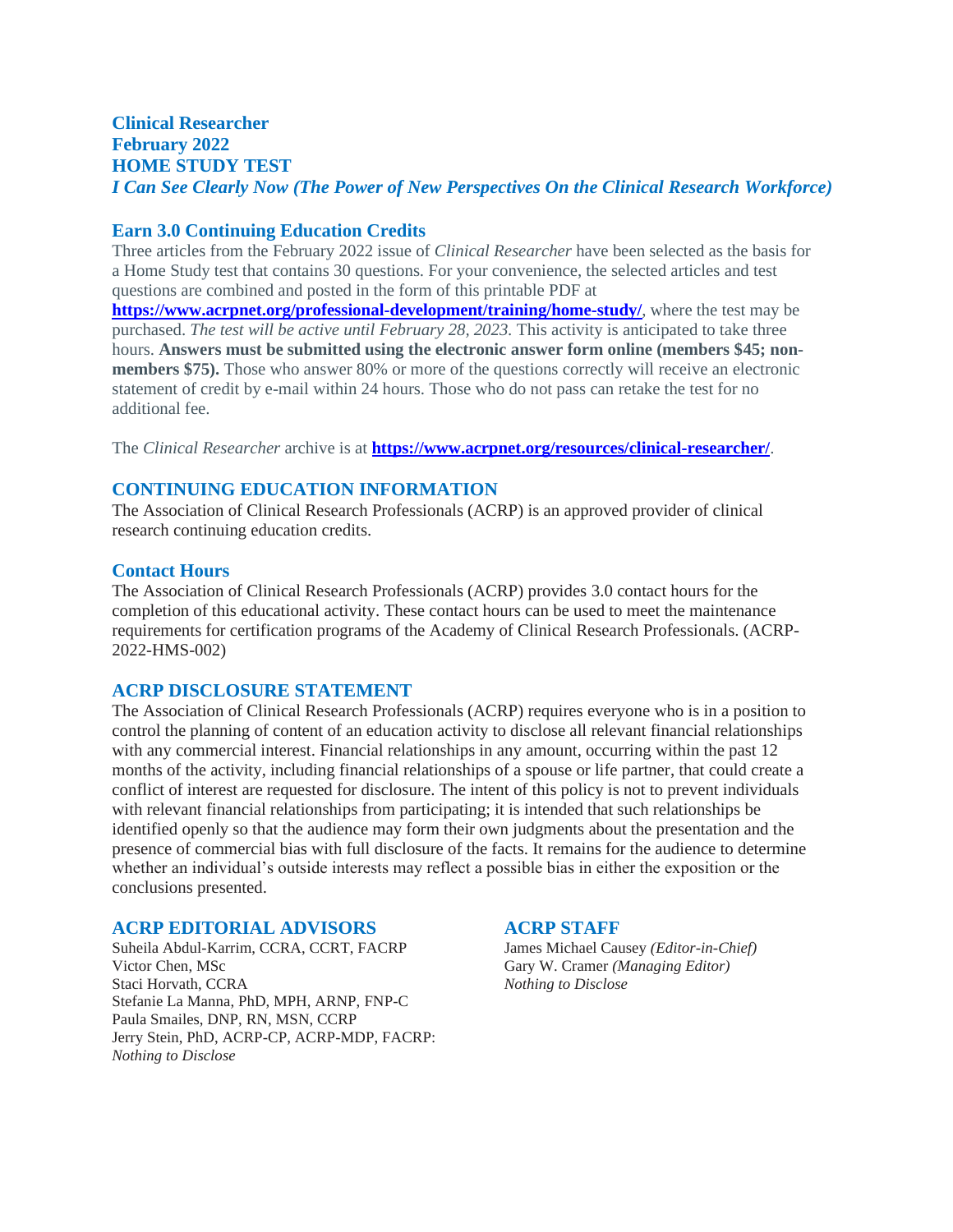#### **Clinical Researcher—February 2022 (Volume 36, Issue 1)**

#### PEER REVIEWED

## **The Clinical Research Investigator: Clarifying the Misconceptions**

#### Steven Eric Ceh, DPM



The terms "investigator," "co-investigator," "clinical investigator," "principal investigator," "co-principal investigator," "study principal investigator," and "subinvestigator" are often used loosely. This article clarifies the roles and responsibilities for each term according to U.S. regulations and international guidance, with the following factors in mind:

- The terms investigator, principal investigator, and clinical investigator are interrelated but not necessarily synonymous.
- Sub-investigators are individual members of the research team and are not equivalent to investigators.
- Co-investigator and co-principal investigator are uncommon, misunderstood terms.
- Clinical investigator, as described in 21 CFR Part 54 in the *Code of Federal Regulations,*{1} differs from the term used in 21 CFR Parts 312 and 812, which is a cause for confusion.

Detailed information and discussion follow, with a review of key references that will provide clarity for these terms.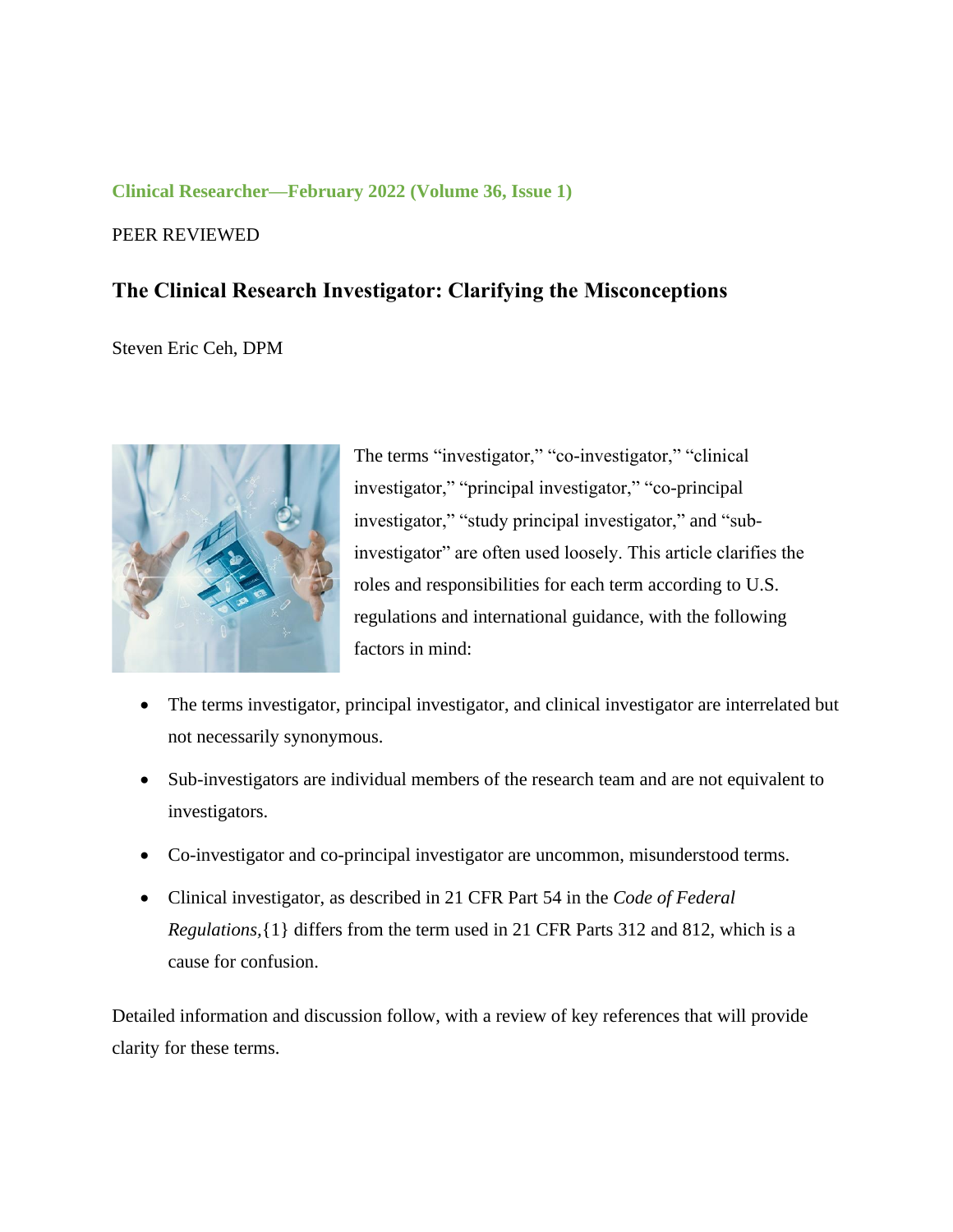#### **How Are These Terms Defined?**

21 CFR 312.3 states that "investigator" means "an individual who actually conducts a clinical investigation (i.e., under whose immediate direction the drug is administered or dispensed to a subject)." Similarly, 21 CFR 812.3 states that "investigator" means "an individual who actually conducts a clinical investigation, i.e., under whose immediate direction the test article is administered to, or used involving, a subject …" Both of these definitions also specify: "In the event an investigation is conducted by a team of individuals, the investigator is the responsible leader of the team." 21 CFR 312.53(a) states that investigators are "qualified by training and experience as appropriate experts to investigate the drug."

The International Council for Harmonization E6(R2) Good Clinical Practice (ICH GCP) guideline{2} states in section 1.34 that an investigator is "a person responsible for the conduct of a clinical trial at a trial site." It further states: "If a trial is conducted by a team of individuals at a site, the investigator…may be called the principal investigator." Therefore, the term principal investigator is an appropriate term whenever there are one or more team individuals in addition to a single investigator. However, "investigator" is primarily used throughout the regulations. The term co-principal investigator is not defined, as it is not possible to have more than one outright leader and, therefore, should not be used. Also, study sponsors will sometimes designate an investigator in a multisite study to be the study principal investigator and team leader over the other site investigators.

ICH GCP 4.4.1 adds that an investigator "should be qualified by education, training, and experience to assume responsibility for the proper conduct of the trial and should meet all the qualifications specified by the applicable regulatory requirement(s) and should provide evidence of such qualifications through up-to-date curriculum vitae and/or other relevant documentation requested by the sponsor, the [institutional review board/institutional ethics committee (IRB/IEC)] and/or the regulatory authority(ies)." ICH GCP 2.7 adds that "the medical care given to, and medical decisions made on behalf of, subjects should always be the responsibility of a qualified physician or, when appropriate, of a qualified dentist."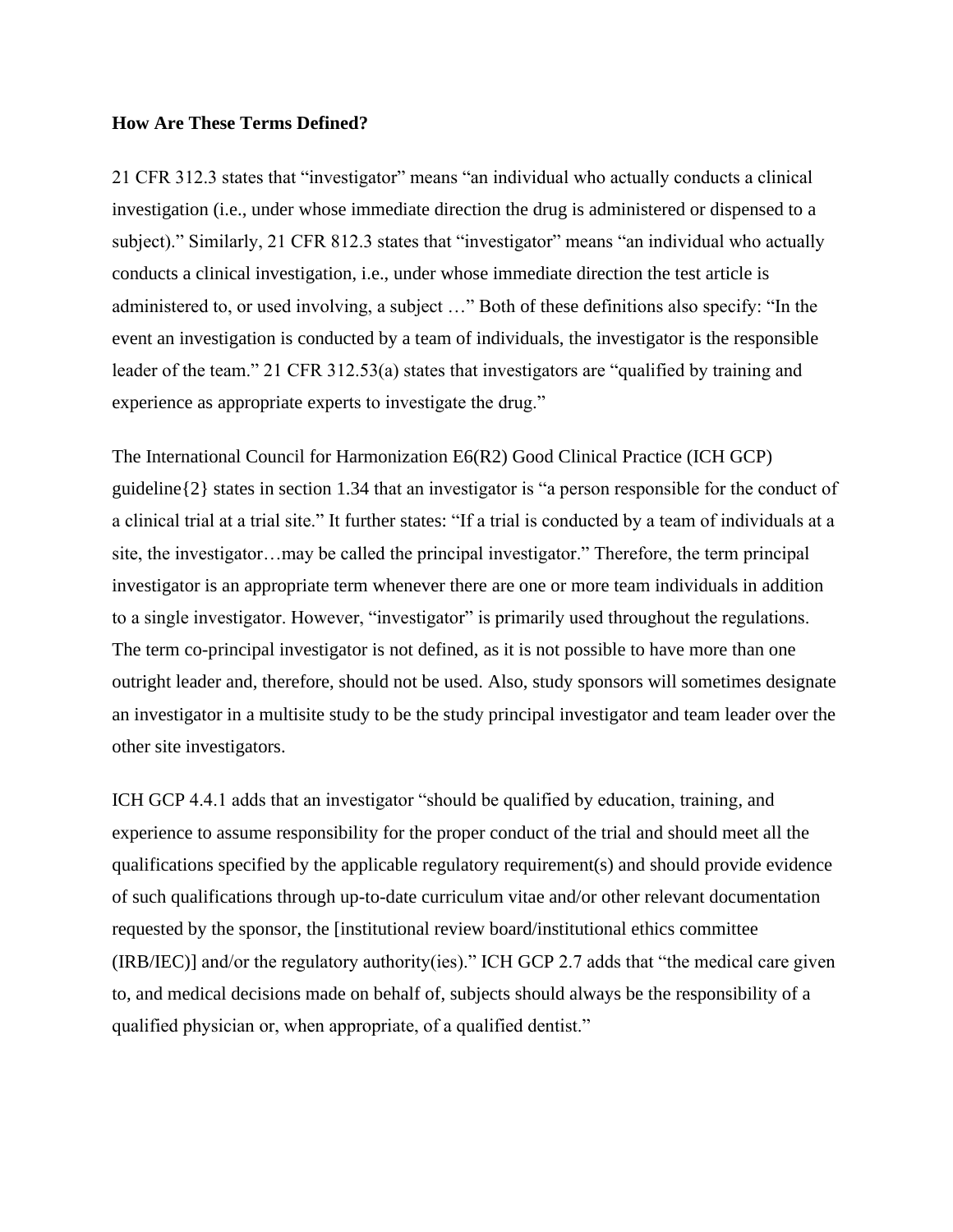The U.S. Food and Drug Administration (FDA) Compliance Program Manual 7348.811 for the agency's Bioresearch Monitoring (BIMO) Program utilizes the term "clinical investigator" and states{3}:

*A clinical investigator is the individual who conducts the clinical investigation. The clinical investigator is responsible for overall conduct of the study at the clinical site, including directing the administration or dispensing of the investigational product to the subject and ensuring that data are collected and maintained in accordance with the protocol and applicable regulatory requirements. When the investigation is conducted by a team of individuals, the clinical investigator is the responsible leader of the team.*

With that, the term clinical investigator encompasses "investigator" as stated in 21 CFR 312 and 812 and "principal investigator" as stated in ICH GCP 1.34.

The term "clinical investigator" is also used in a document on "Financial Disclosure by Clinical Investigators—Guidance for Clinical Investigators, Industry, and FDA Staff" from 2013.{4} Those individuals who would be clinical investigators under 21 CFR Part 54 are individuals listed on lines 1 and 6 of the Form FDA 1572 (Statement of Investigator) (drug study) and the investigator and all individuals designated by him/her as sub-investigators (device study). Therefore, one must be careful of the context when referring to an individual as a clinical investigator. How the terminology differs from that of 21 CFR Parts 312 and 812 is further discussed below.

In a 2010 document on "Frequently Asked Questions—Statement of Investigator (Form FDA 1572)—Guidance for Sponsors, Clinical Investigators, and IRBs,"{5} question 21 addresses the term co-investigator and states:

*As commonly used, the term is meant to indicate that each co-investigator is fully responsible for fulfilling all the obligations of an investigator as identified in 21 CFR 312.60. Thus, under 21 CFR 312.3(b), each co-investigator is an investigator, and as such must sign a separate 1572.*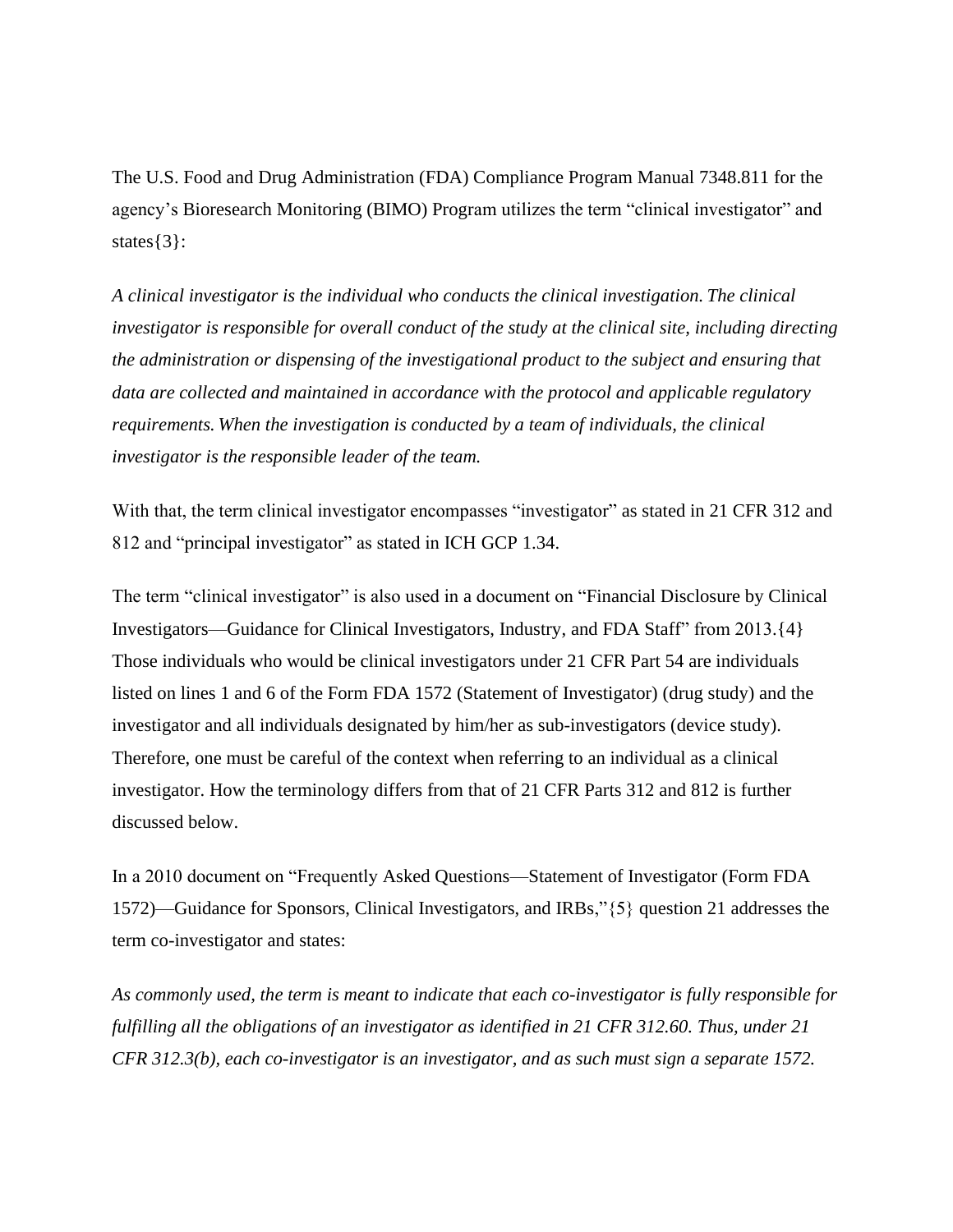#### **Who Can Be a Principal Investigator?**

Section 505 of the Food, Drug, and Cosmetic (FD&C) Act{6} requires the FDA to ensure that the investigational drug will be provided only to investigators who are "experts qualified by training and experience to investigate a new drug."

The FDA has the following to say about non-physicians as investigators:

*While technically a non-physician can be an investigator, this requires that the non-physician be qualified to personally conduct or personally supervise all aspects of the study. In practice, we have found it rare that a non-physician can comply with this requirement. In general, where we have seen non-physicians on the Form FDA 1572 as an investigator, we usually would find an MD as a sub-investigator to perform those study functions requiring the appropriate level of medical expertise.*

*Qualified individuals who are not (MDs/licensed physician) can participate in clinical trials as an investigator or sub-investigator provided that an MD, DO, DPM, or D.D.S. is listed in the [Investigational New Drug application] as an individual who will be responsible for diagnosis and treatment of disease, drug administration, and evaluation of safety*.{7}

An FDA Office of Medical Policy communication has stated the following{8}:

*Protocol-required tasks must be performed by the individuals specified in the protocol. For example, if the state [or jurisdiction] in which the study site is located permits a nurse practitioner or physician's assistant to perform physical examinations under the supervision of a physician, but the protocol specifies that physical examinations must be done by a physician, then a physician must perform such exams.*

As a result, a clinical psychologist could serve as investigator with an MD sub-investigator. Similarly, a Doctor of Pharmacy could serve as investigator of a pharmacological study with an MD sub-investigator. In theory, anyone qualified to conduct a clinical study who is not an MD or dentist could be an investigator, provided an MD or dentist handles the medical (or dental) decisions and care as sub-investigator or co-investigator.{7}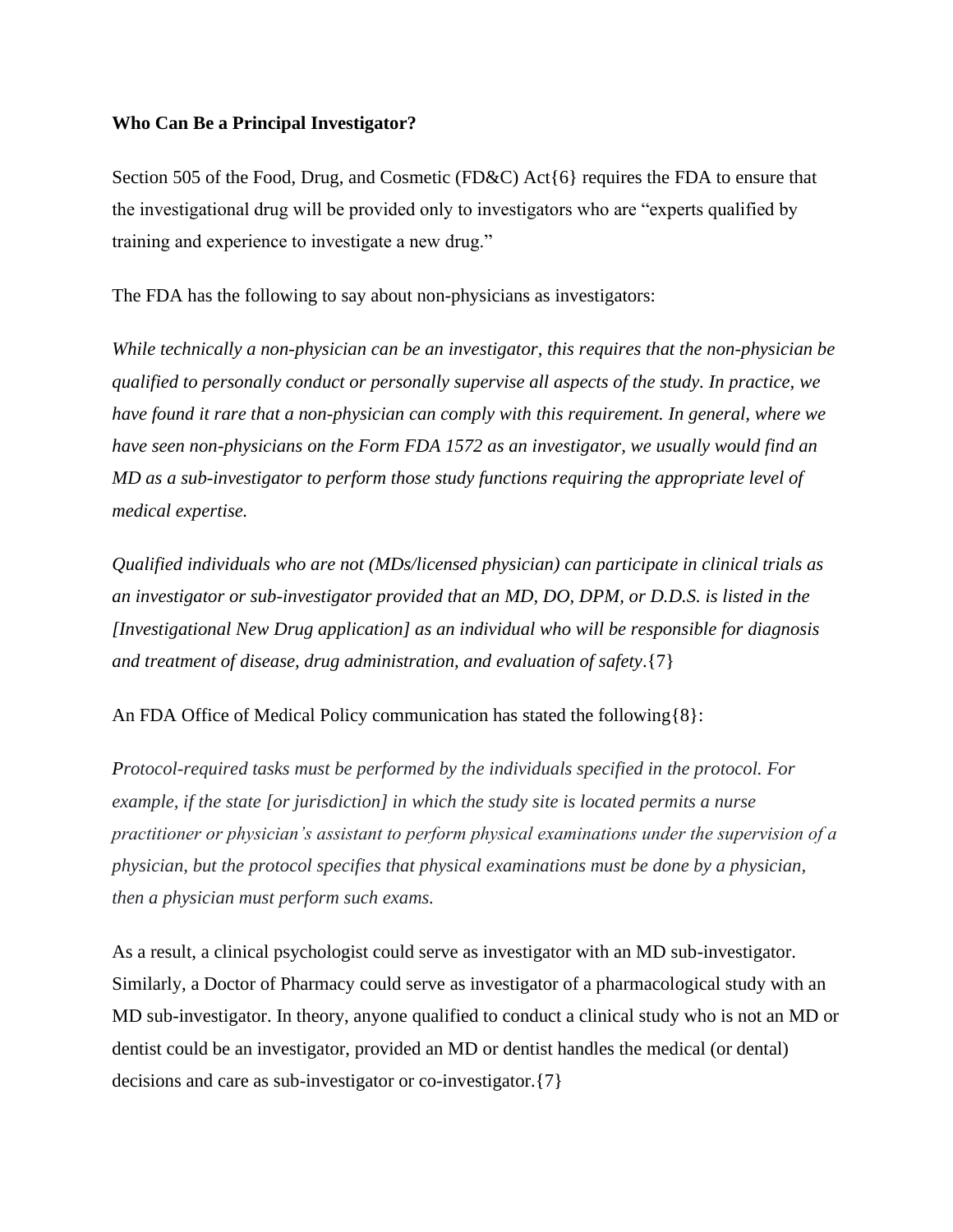Nurse practitioners have full medical practice privileges in 22 states: Alaska, Arizona, Colorado, Connecticut, Hawaii, Idaho, Iowa, Maine, Maryland, Massachusetts, Minnesota, Montana, Nebraska, New Hampshire, New Mexico, North Dakota, Oregon, Rhode Island, South Dakota, Vermont, Washington, and Wyoming, as well as the District of Columbia.{9,10} In these states, nurse practitioners can be autonomous principal investigators; other similar emerging autonomous roles for nurses (e.g., advanced practice registered nurse [APRN]) are occurring in some states. However, that is currently not the case for physician assistants, who still work under the supervision of a physician, although there is currently legislation in several states to allow them to be independent practitioners.

Lastly, there can be instances where other healthcare practitioner/specialists can be an autonomous investigator based on their expertise, training, licensure, and the scope of the investigative study. Such an example would be an optometrist (OD) serving as the investigator on a study evaluating marketed pharmaceutical products or medical devices (e.g., contact lenses, lens care products, punctal plugs) where the inclusion of an MD on the 1572 or equivalent medical device form is not necessary.

Sponsors are responsible for selecting qualified investigators and often have the opportunity to discuss investigator qualifications with FDA prior to study implementation. The FDA's acceptance of an investigator may vary with the FDA division, the indication, safety risk, study phase, and approval status, but this individual should always be an expert qualified by training and experience to investigate a new drug or device.

#### **Who Must Make Financial Disclosures?**

The aforementioned FDA guidance on "Financial Disclosure by Clinical Investigators" states the following $\{4\}$ :

*Section III A specifies the individuals for whom reporting under this regulation is required. Generally, these individuals are the investigators and sub-investigators taking responsibility for the study at a given study site. The sub-investigators are delineated in Section 6 of the Form FDA 1572 completed by the investigator. The definition also includes the spouse and dependent children of each investigator or sub-investigator.*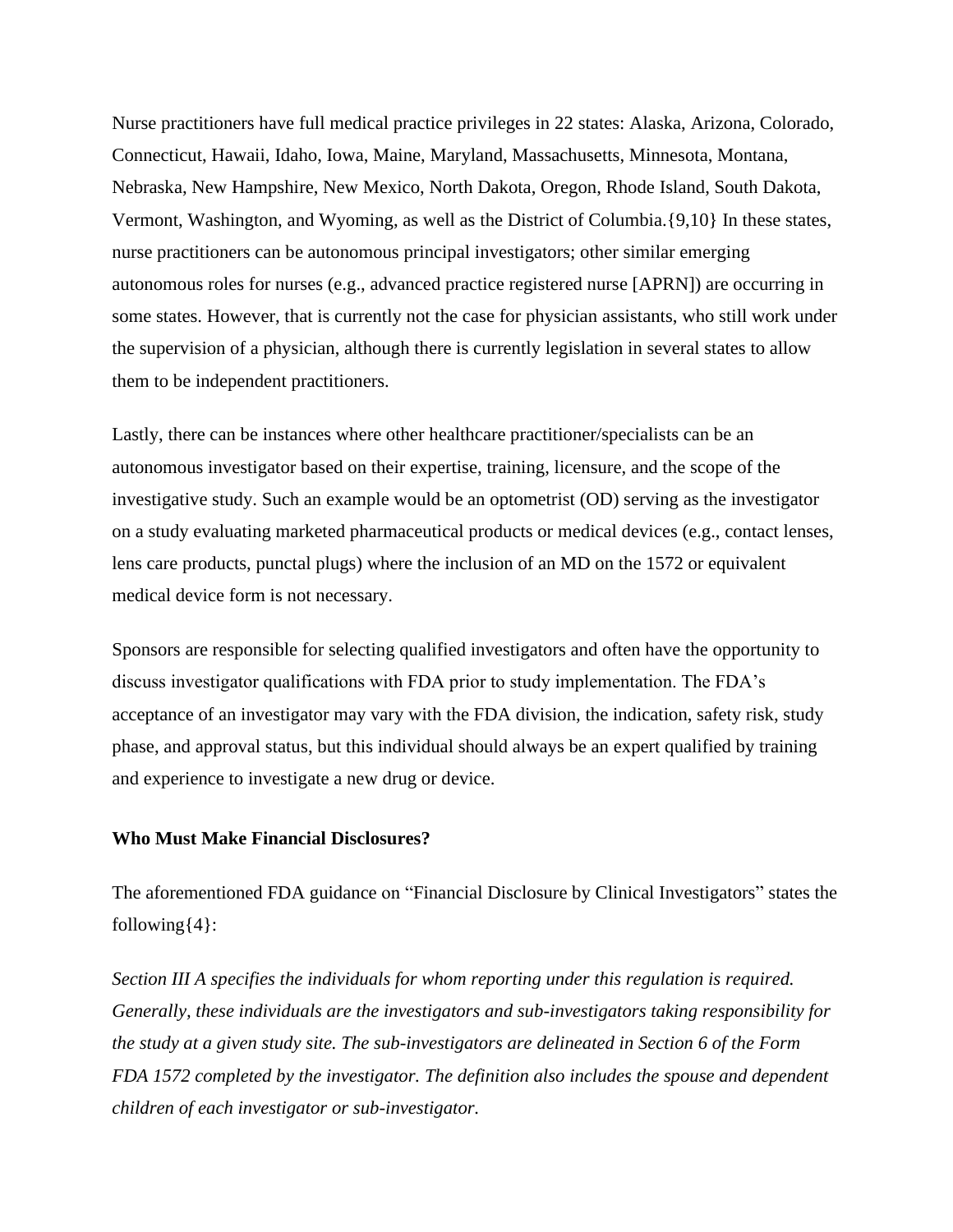*For purposes of [21 CFR Part 54], "clinical investigator" means a "listed or identified investigator or sub-investigator who is directly involved in the treatment or evaluation of research subjects," including the spouse and each dependent child of the investigator or subinvestigator. (See 21 CFR § 54.2(d).).*

Therefore, this would be the investigator and all of the individuals designated by him/her as subinvestigators (i.e., other physicians, pharmacists, research fellows, residents, study coordinators, data coordinators, etc.).

Section IV D of this guidance discusses how the above definition differs and is otherwise not equivalent with investigators as defined in 21 CFR 312 and 812:

*For drugs and biological products, an investigator under 21 CFR Part 312 is defined as "an individual who actually conducts a clinical investigation (i.e., under whose immediate direction the drug is administered or dispensed to a subject). In the event an investigation is conducted by a team of individuals, the investigator is the responsible leader of the team." This is the individual listed on line 1 of the Form FDA 1572 of a research site.*

*For medical devices, investigator is defined under 21 CFR Part 812 as "an individual under whose immediate direction the subject is treated and the investigational device is administered, including follow-up evaluations and treatments. Where an investigation is conducted by a team of individuals, the investigator is the responsible leader of the team. (21 CFR § 812.3(i).)" This is the individual listed as the investigator on the medical device study Investigator Agreement.*

#### **Who is a Sub-Investigator?**

The aforementioned FDA resource on "Frequently Asked Questions—Statement of Investigator (Form FDA 1572)," under Question 31, discusses how investigators and sub-investigators are defined and documented in a clinical study $\{5\}$ :

*FDA regulation 21 CFR 312.3(b) states: "In the event an investigation is conducted by a team of individuals, the investigator is the responsible leader of the team. 'Sub-investigator' includes any other individual member of that team.' 21 CFR 312.53(c)(1)(viii) requires the investigator to*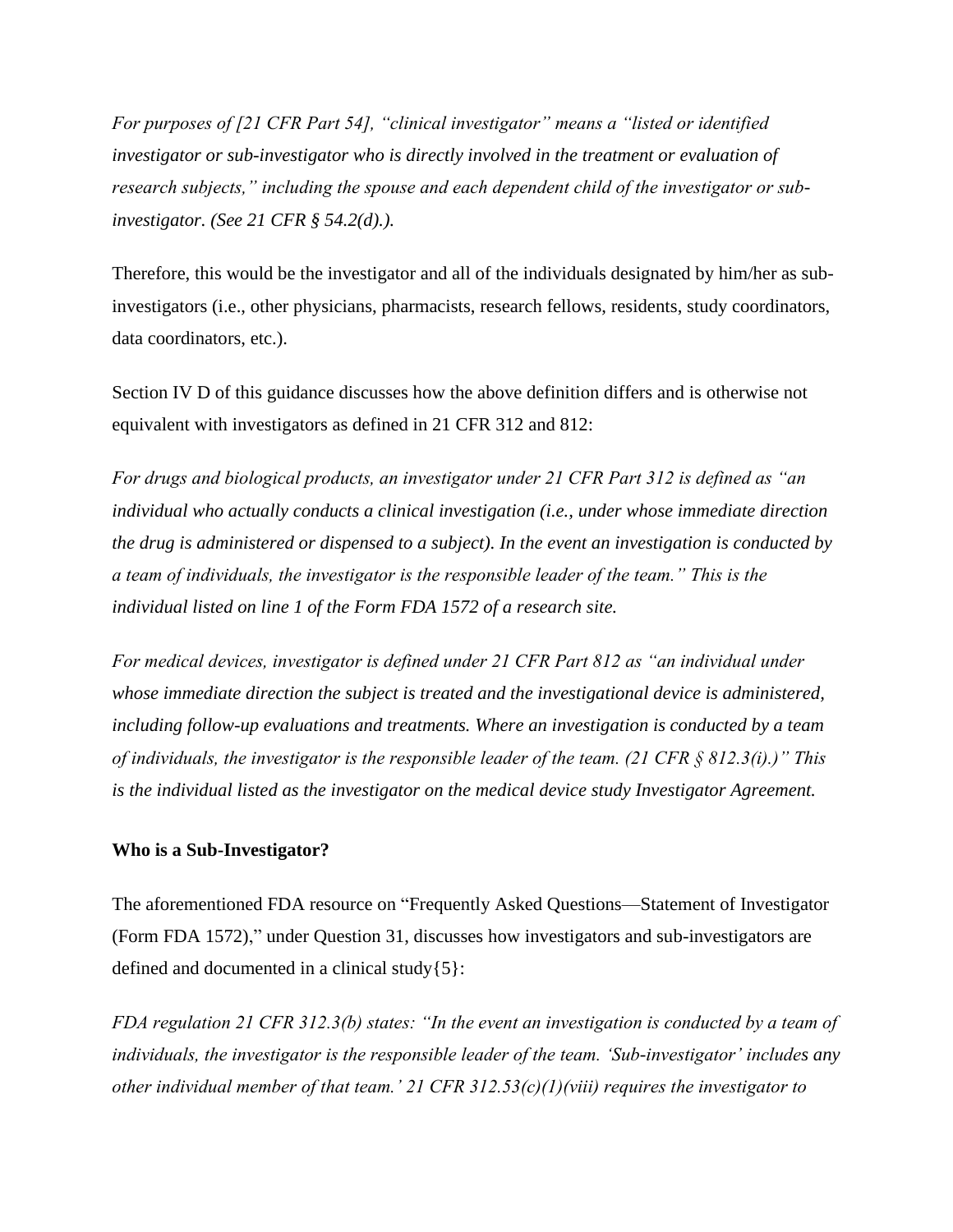*provide 'a list of the names of the sub-investigators (e.g., research fellows, residents) who will be assisting the investigator in the conduct of the investigation(s).'"*

*The purpose of Section #6 is to capture information about individuals who, as part of an investigative team, will assist the investigator and make a direct and significant contribution to the data. The decision to list an individual in Section #6 depends on his/her level of responsibility (i.e., whether they are performing significant clinical investigation-related duties). In general, if an individual is directly involved in the performance of procedures required by the protocol and the collection of data, that person should be listed on the 1572. For example, if the protocol notes that each subject needs to visit a specified internist who will perform a full physical to qualify subjects for the clinical investigation, that internist should be listed in Section #6."*

It is important to note that some sub-investigators will be licensed physicians/practitioners who were at one time an investigator for a study or have the qualifications to be one and thereby be appropriate for delegation of certain duties by the principal investigator. Further, subinvestigators have no automatic responsibilities—only those which are delegated to him/her by the investigator and which he/she is qualified to do.

Questions 32 and 33 offer clarification as to whether hospital staff, nurses, residents, fellows, office staff, pharmacists, or research coordinators should be listed on the 1572:

*It is a matter of judgment, dependent upon the contribution that the individual makes to the study. For example, a research pharmacist may prepare test articles and maintain drug accountability for many clinical studies that are ongoing concurrently at an institution. Because the pharmacist would not be making a direct and significant contribution to the data for a particular study, it would not be necessary to list the pharmacist as a sub-investigator in Section #6, but he/she should be listed in the investigator's study records.*

*Generally, a research coordinator has a greater role in performing critical study functions and making direct and significant contributions to the data. For example, a research coordinator often recruits subjects, collects and evaluates study data, and maintains study records. Therefore, the research coordinator should usually be listed in Section #6 of the 1572*.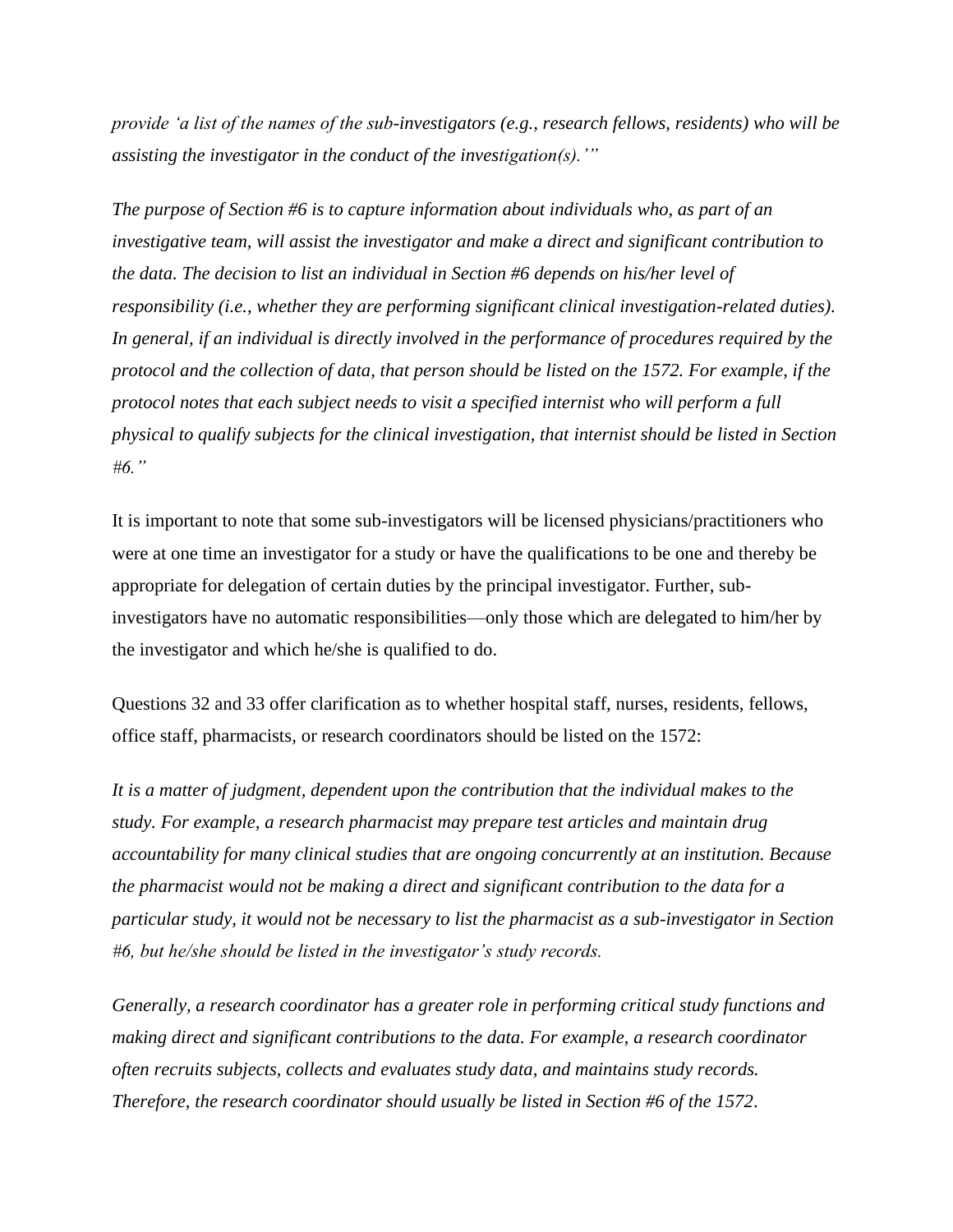However, according to an informal response from FDA,{11} the Center for Devices and Radiologic Health would not consider research study coordinators to be sub-investigators unless they had the required expertise/training to also perform study-related procedures and this was noted on the study delegation log.

#### **Sub-Investigators and the Assessment of Adverse Events**

Just because someone is listed in the aforementioned Section #6 of Form FDA 1572 as a subinvestigator who will be assisting the investigator in the conduct of the investigation(s) does not mean they are qualified to be an investigator, can perform an investigator's tasks, or bear an investigator's responsibilities.

Per formal communication{8} with the Office of Medical Policy:

*Listing someone [in Section #6] does not equate them to an investigator. In addition, the investigator is responsible for ensuring that any individual to whom a task is delegated is 'qualified by education, training, and experience (and state licensure where relevant) to perform the delegated task'—and is not assumed to be qualified only on the basis of belonging to a particular category of healthcare professional nor only from having been included [in Section #6] of Form FDA 1572. Per 21 CFR 312.3, sub-investigator means any other individual member of that (clinical) team.*

The FDA also indicates "a sub-investigator role in the clinical investigation is more limited." $\{5\}$ A specific case in point is registered nurses performing causality assessments under the guise of being considered clinical investigators when included in Section #6 of Form FDA 1572 or clinical investigators per the financial disclosure regulation.

The following formal communications and references{12} offer clarity:

• *"While the investigator can delegate tasks to others in a study, it appears the investigator should assess Adverse Event (AE) causality and severity and report his/her findings to the sponsor. The investigator is required to report serious [AEs] to the sponsor and must include an assessment on whether there is a reasonable possibility that the drug caused*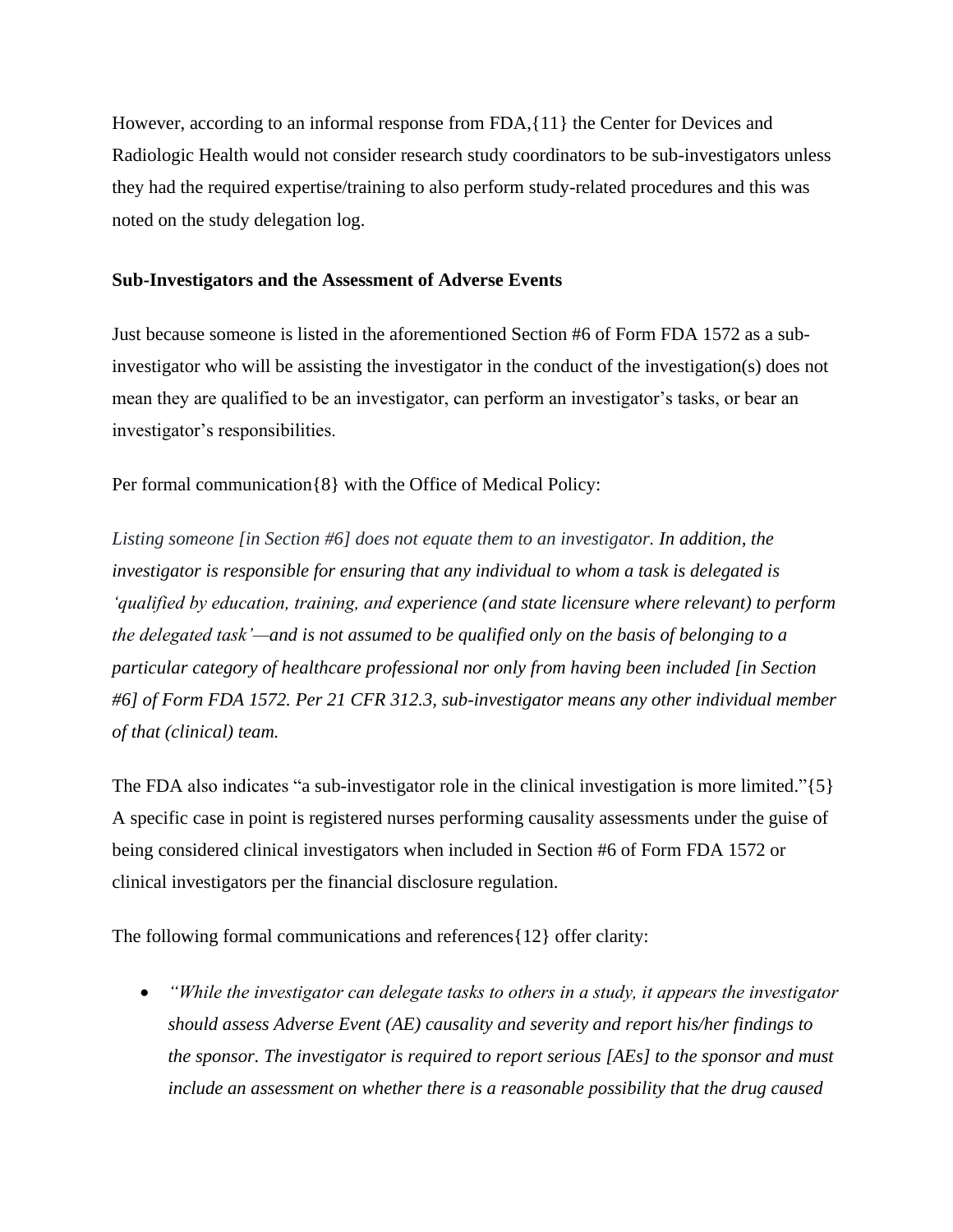*the event (21 CFR 312.64). The sponsor is required to report serious and unexpected suspected adverse reactions to FDA and all participating investigators (21 CFR 312.32(c)(1). That said, much of this depends upon who is required by the study protocol to make the AE causality and severity decision. If the sponsor specifically wants it to be made by the clinical investigator, then the investigator would be incorrect in delegating this responsibility and it would be considered a protocol deviation to do so."*

- *"Assessment of causality when evaluating [AEs] by the investigator is a complex clinical determination that requires an understanding of the risks of the investigational agent and an assessment of the totality of clinical factors related to the event, and such assessments are done typically by a licensed physician, whose qualifications are captured in Section 2 (of the Form FDA 1572)."*
- *The FDA Compliance Program 7348.811 Manual further implies that a clinical investigator should be performing safety AE evaluations and determined as such by the FDA Field Inspector when conducting a site inspection so, having someone other than a clinical investigator perform the assessment would pose an audit risk. The Field Inspector is to: "Compare the source documents with [case report forms] and any background information provided (e.g., data tabulations provided by the sponsor) per the assignment memorandum and sampling plan (if applicable) and…*

*Determine: The clinical investigator assessed the severity of the [AE] and documented the relationship of the event to the test article, including any [AE] that was previously anticipated and documented by written information from the sponsor.*

*Determine: The clinical investigator assessed safety monitoring, including documentation of [AEs] (or other treatment-related safety concerns), assessment of the severity of the [AE] and relationship of the [AE] to the investigational product, and any changes to the subject's participation on the study related to the [AEs] (e.g., study discontinuation/termination)."*

The rules above for assessing AE causation also apply to signing lab reports and any other responsibility that requires the expertise of a physician or dentist.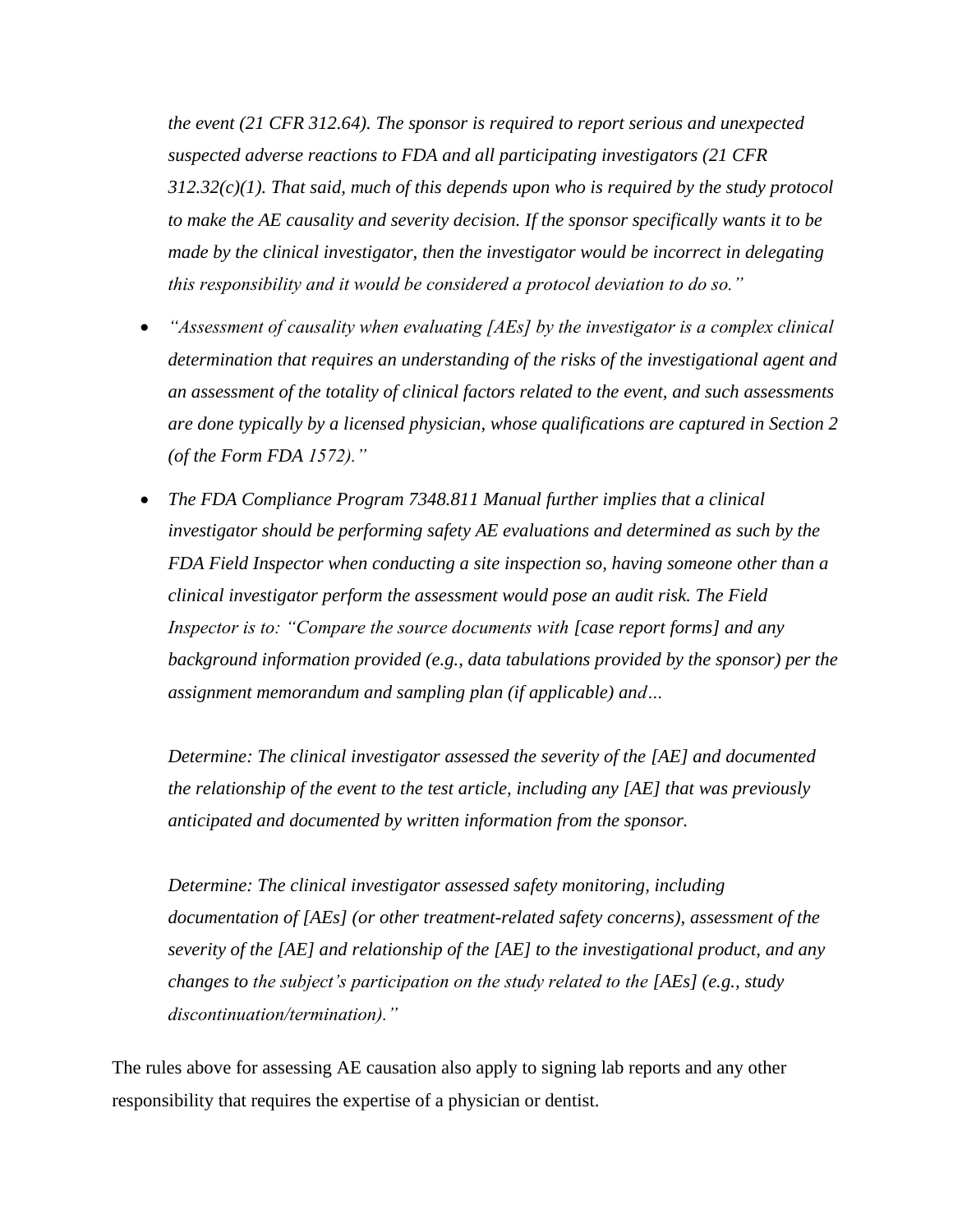#### **Responsibilities Listed On the Form FDA 1572**

Form FDA 1572 does not list all investigator responsibilities. Per the 2009 guidance for industry on "Investigator Responsibilities—Protecting the Rights, Safety, and Welfare of Study Subjects,"{13} a more comprehensive listing of FDA's requirements for the conduct of device, drug and biologics studies by investigators is found in 21 CFR Parts 11, 50, 54, 56, and 312/812.

#### **Obtaining Informed Consent**

In many states, the investigator has a specific role in or related to the informed consent process that cannot necessarily be delegated. The following are some examples:

**Pennsylvania.** A Pennsylvania Supreme Court ruling in the case of *Shinal v. Toms, M.D.* stated that a physician must obtain informed consent.{14}

**Indiana.** A patient who has given informed consent for administration of experimental treatment in a clinical trial can only receive the treatment if a licensed physician has personally examined the subject and agreed to treat them. Mental health patients must be informed of the investigator's credentials.{15}

**Minnesota.** Subjects in state hospitals require the investigator to provide certification that the subject is competent to consent. {16}

**Montana.** If a subject is a resident of a mental health facility, the investigator must send a notice of intent to enroll to the subject, their next of kin, and their attorney.{17}

**California.** An investigator who negligently allows or willfully fails to obtain a subject's consent is liable for fines to be paid to the subject per California Health and Safety Code §24176.{18} The state also requires all subjects be given a copy of California's Experimental Subject Bill of Rights (California Health and Safety Code §24172).{19}

Other states in which the investigator has specifications or requirements for certain types of subjects include Delaware, Illinois, Maine, Missouri, Nevada, New Hampshire, New York, North Carolina, Oregon, Texas, Utah, and Wisconsin. Please note, each state's rules vary and a complete analysis is beyond the scope of the current article.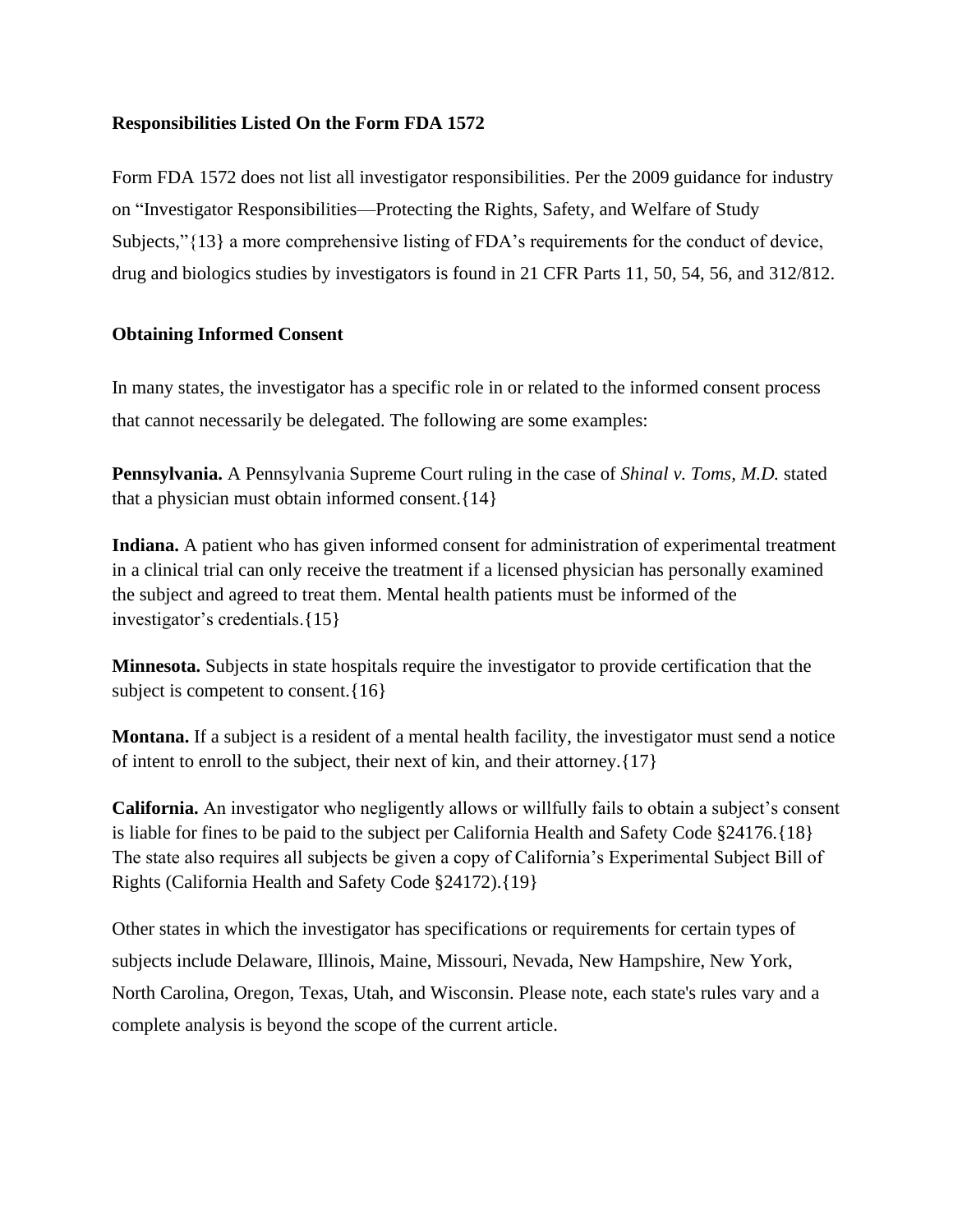#### **Conclusion**

After evaluating all of the definitions and clarifications of misconceptions, we could expect that the investigator for a clinical trial will be a licensed physician identified as an investigator (or clinical investigator) in initial submissions or protocol amendments under an Investigational New Drug/Investigational Device Exemption whose name is listed in Section 1, qualifications (by training and experience as an appropriate expert to investigate the drug) are captured in Section 2, and who completes and signs the Form FDA 1572 (Statement of Investigator), assumes the responsibilities denoted on it including those outlined in 21 CFR Parts 11, 50, 54, 56, and 312/812, and completes a financial disclosure form. When the investigation is conducted by a team of individuals, the clinical investigator is the responsible leader of the team and is called the principal investigator.

In a small number of cases, an investigator can be an autonomous practitioner/specialist such as a nurse practitioner who meets the education, training, and experience requirements noted in 22 states and the District of Columbia.

Although very uncommon, there are scenarios where an investigator need not be a licensed physician, provided that a licensed physician(s) be included on the Form FDA 1572 as a subinvestigator to handle patient assessments, make medical decisions, provide care, and perform some or all safety review including AE severity and causality assessments. Responsibilities listed on the Form FDA 1572 and 21 CFR Parts 11, 50, 54, 56, and 312/812 therefore need to be handled by multiple personnel, including at least one licensed physician.

Equally uncommon is the use of co-investigators at a clinical site**,** both of whom would separately sign a Form FDA 1572. This would include at least one licensed physician/practitioner whose shared responsibility and leadership with another investigator would not necessarily be equal**,** but would include all obligations required of an investigator.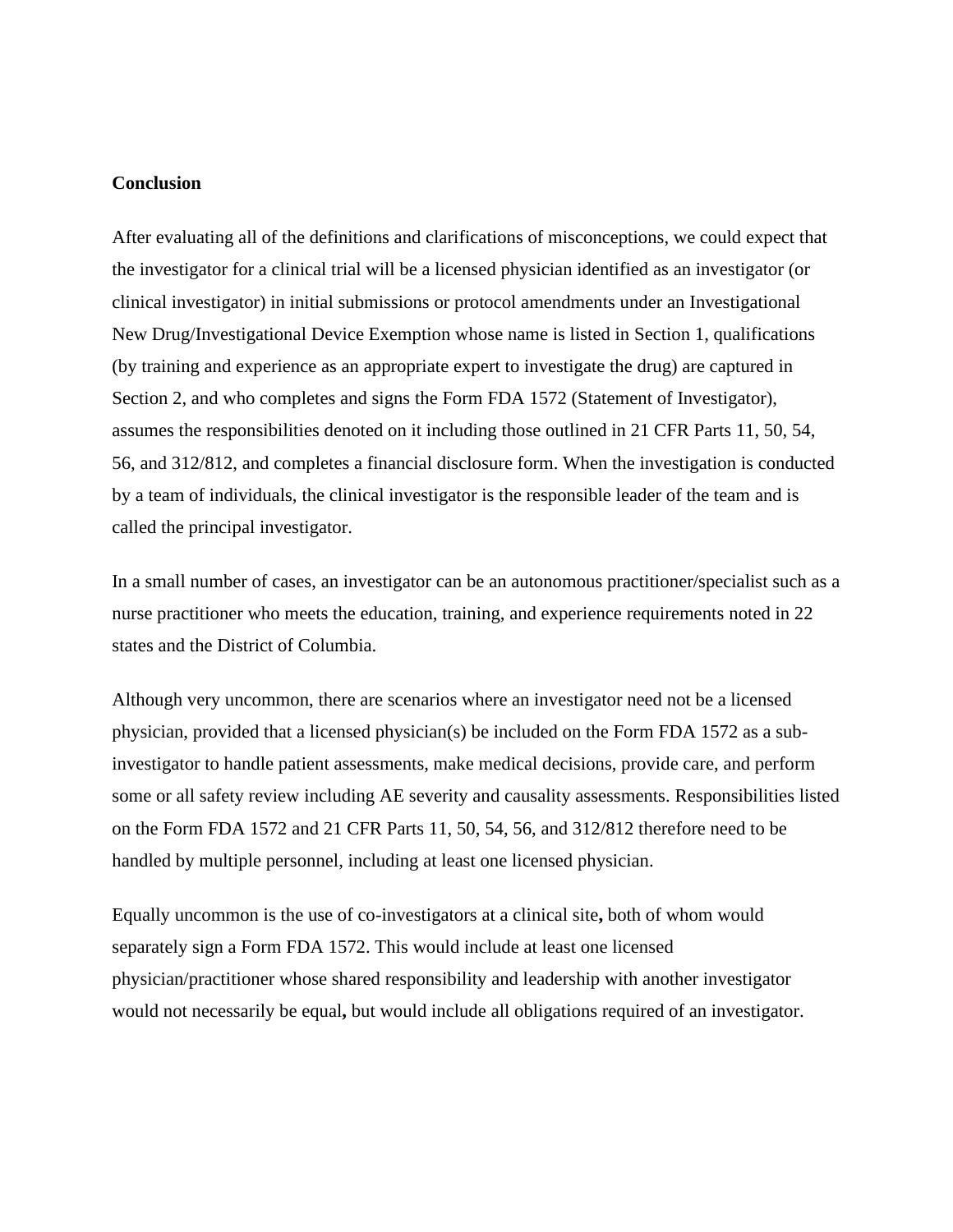#### **References**

1. Title 21 of the *Code of Federal Regulations* a[t https://www.ecfr.gov/current/title-21.](https://www.ecfr.gov/current/title-21)

2. ICH Good Clinical Practice E6(R2) at [https://www.ich.org/page/efficacy-guidelines.](https://www.ich.org/page/efficacy-guidelines)

3. The FDA BIMO Compliance Program Manual 7348.811 a[t https://www.fda.gov/inspections-compliance](https://www.fda.gov/inspections-compliance-enforcement-and-criminal-investigations/compliance-program-manual/bioresearch-monitoring-program-bimo-compliance-programs)[enforcement-and-criminal-investigations/compliance-program-manual/bioresearch-monitoring-program-bimo](https://www.fda.gov/inspections-compliance-enforcement-and-criminal-investigations/compliance-program-manual/bioresearch-monitoring-program-bimo-compliance-programs)[compliance-programs.](https://www.fda.gov/inspections-compliance-enforcement-and-criminal-investigations/compliance-program-manual/bioresearch-monitoring-program-bimo-compliance-programs)

4. [https://www.fda.gov/regulatory-information/search-fda-guidance-documents/financial-disclosure-clinical](https://www.fda.gov/regulatory-information/search-fda-guidance-documents/financial-disclosure-clinical-investigators)[investigators](https://www.fda.gov/regulatory-information/search-fda-guidance-documents/financial-disclosure-clinical-investigators)

5. [https://www.fda.gov/regulatory-information/search-fda-guidance-documents/frequently-asked-questions](https://www.fda.gov/regulatory-information/search-fda-guidance-documents/frequently-asked-questions-statement-investigator-form-fda-1572)[statement-investigator-form-fda-1572](https://www.fda.gov/regulatory-information/search-fda-guidance-documents/frequently-asked-questions-statement-investigator-form-fda-1572)

6. See information on Section 505 of the FD&C Act at [https://biotech.law.lsu.edu/blaw/fda/fdcact5a.htm.](https://biotech.law.lsu.edu/blaw/fda/fdcact5a.htm) FD&C Act Chapter 5 on Drugs and Devices can be viewed at [https://www.fda.gov/regulatory-information/federal-food](https://www.fda.gov/regulatory-information/federal-food-drug-and-cosmetic-act-fdc-act/fdc-act-chapter-v-drugs-and-devices)[drug-and-cosmetic-act-fdc-act/fdc-act-chapter-v-drugs-and-devices.](https://www.fda.gov/regulatory-information/federal-food-drug-and-cosmetic-act-fdc-act/fdc-act-chapter-v-drugs-and-devices)

7. Barnett International. GCP: A Question & Answer Reference Guide, Section 2: Investigators/Sites. (Outdated edition)

8. Per communication between the author and the FDA Office of Medical Policy (October 2019). <https://www.fda.gov/about-fda/center-drug-evaluation-and-research-cder/office-medical-policy>

9. See information from American Association of Nurse Practitioners on "State Practice Environment" at [https://www.aanp.org/advocacy/state/state-practice-environment.](https://www.aanp.org/advocacy/state/state-practice-environment)

10. Japsen B. 2017. More States Lift Patient Hurdles to Nurse Practitioners. *Forbes*. [https://www.forbes.com/sites/brucejapsen/2017/02/24/another-state-lifts-patient-hurdles-to-nurse](https://www.forbes.com/sites/brucejapsen/2017/02/24/another-state-lifts-patient-hurdles-to-nurse-practitioners/?sh=3b44ec6d5fc8)[practitioners/?sh=3b44ec6d5fc8](https://www.forbes.com/sites/brucejapsen/2017/02/24/another-state-lifts-patient-hurdles-to-nurse-practitioners/?sh=3b44ec6d5fc8)

11. GCP Q&A: Focus on Subinvestigators, 2021. *Journal of Clinical Research Best Practices* 17(5).

12. U.S. Office of Good Clinical Practice. Communications regarding adverse events from March 2013, September 2014, and October 2019[. https://www.fda.gov/science-research/clinical-trials-and-human-subject-protection/replies](https://www.fda.gov/science-research/clinical-trials-and-human-subject-protection/replies-inquiries-fda-good-clinical-practice)[inquiries-fda-good-clinical-practice](https://www.fda.gov/science-research/clinical-trials-and-human-subject-protection/replies-inquiries-fda-good-clinical-practice)

13. Guidance for Industry Investigator Responsibilities — Protecting the Rights, Safety, and Welfare of Study Subjects, Procedural October 2009, Section II[. https://www.fda.gov/regulatory-information/search-fda-guidance](https://www.fda.gov/regulatory-information/search-fda-guidance-documents/investigator-responsibilities-protecting-rights-safety-and-welfare-study-subjects)[documents/investigator-responsibilities-protecting-rights-safety-and-welfare-study-subjects](https://www.fda.gov/regulatory-information/search-fda-guidance-documents/investigator-responsibilities-protecting-rights-safety-and-welfare-study-subjects)

14. See information on *Shinal v. Toms, M.D.,* 162 A.3d 429 (2017) at [https://law.justia.com/cases/pennsylvania/supreme-court/2017/31-map-2016.html.](https://law.justia.com/cases/pennsylvania/supreme-court/2017/31-map-2016.html) 

15. <https://www.indianapolis-medical-malpractice-lawyer.com/medical-malpractice/informed-consent/>

16. <https://www.revisor.mn.gov/statutes/cite/253B.04>

17. <https://dphhs.mt.gov/assets/amdd/MSH/volumeii/patientrights/InformedConsentForTreatment.pdf>

18. <https://codes.findlaw.com/ca/health-and-safety-code/hsc-sect-24176.html>

19. <https://codes.findlaw.com/ca/health-and-safety-code/hsc-sect-24172.html>



**Steven Eric Ceh, DPM,** [\(sec\\_consulting@sbcglobal.net\)](mailto:sec_consulting@sbcglobal.net) is a Consultant with SEC Clinical Consulting, Ltd. In Westerville, Ohio.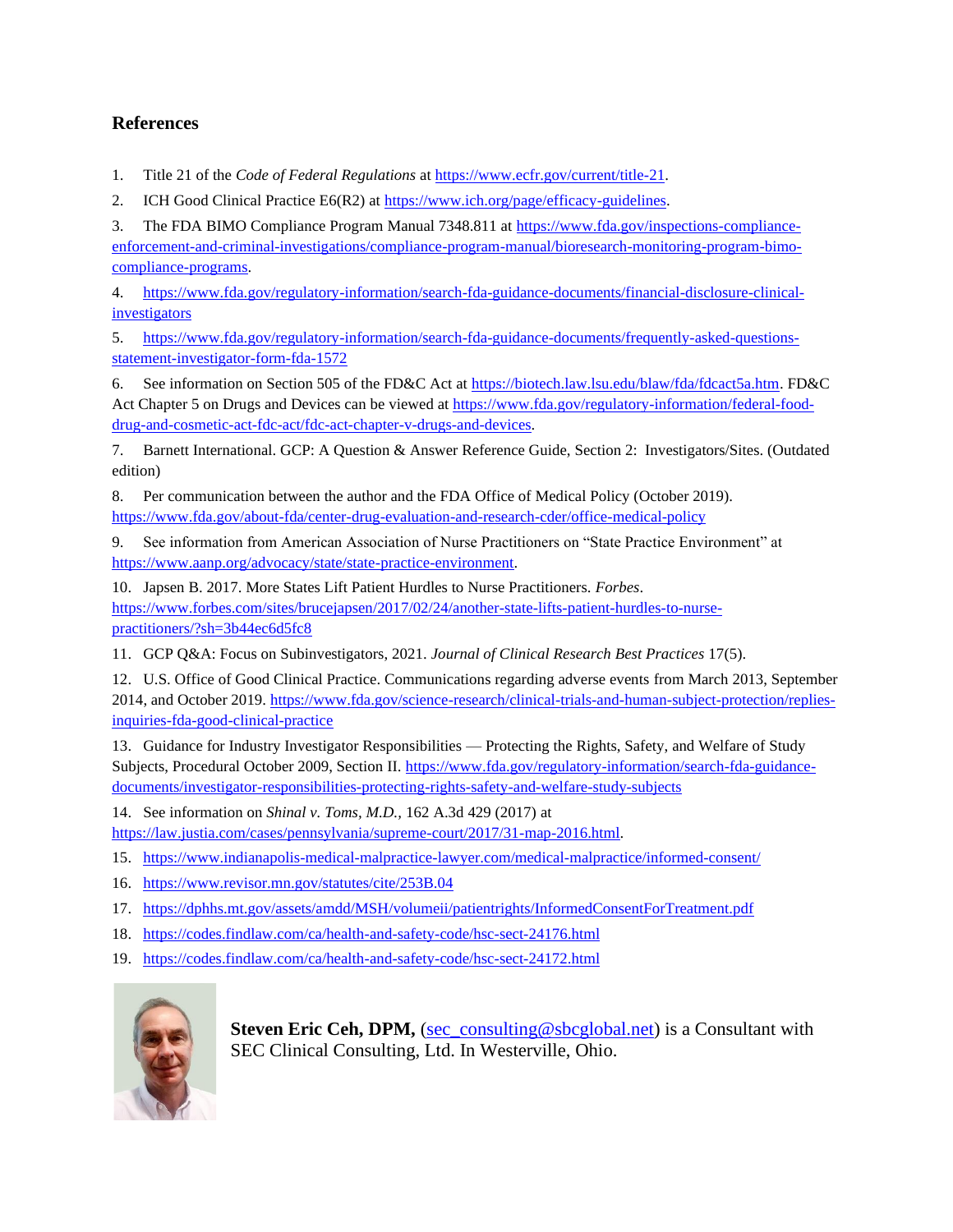#### **Clinical Researcher—February 2022 (Volume 36, Issue 1)**

SPECIAL FEATURE

## **Preparing for the Future: Data Collection and Technology Deployment in Decentralized Clinical Trials**

Stacy Weil; Nicole Carswell



The data are clear: Decentralized clinical trials (DCTs) are on the rise.

In July 2021, the *Industry Standard Research (ISR) Report on Hybrid/Virtual/Decentralized Clinical Trials Market Outlook* surveyed 109 industry leaders worldwide who had been involved in DCTs over the past year.{1} Respondents anticipated a 12% increase in hybrid trials over the next two years—and predicted that DCTs would outstrip

traditional trial models within three years. They praised the increased ease of patient recruitment and improved patient compliance that DCTs generate. They were also impressed with the access to rich data—often sampled multiple times a day—representing a trove not possible with traditional trials.

Yet that does not mean all is perfect. DCTs—including for our purposes the range of hybrid onsite/offsite, siteless, remote, and virtual trials, depending on your favorite terminology—rely heavily on technology for data capture, and immature technology can pose problems. Therefore it is critical that sponsors choose a contract research organization (CRO) with the specialized experience to foresee and forestall this new breed of potential issues.

#### **Wearables: Drivers of DCTs—And Many of Their Headaches**

From a CRO's standpoint, decentralization is not revolutionary. Technologies used for electronic patient-reported outcome (ePRO) collection and electronic informed consent (eConsent), just to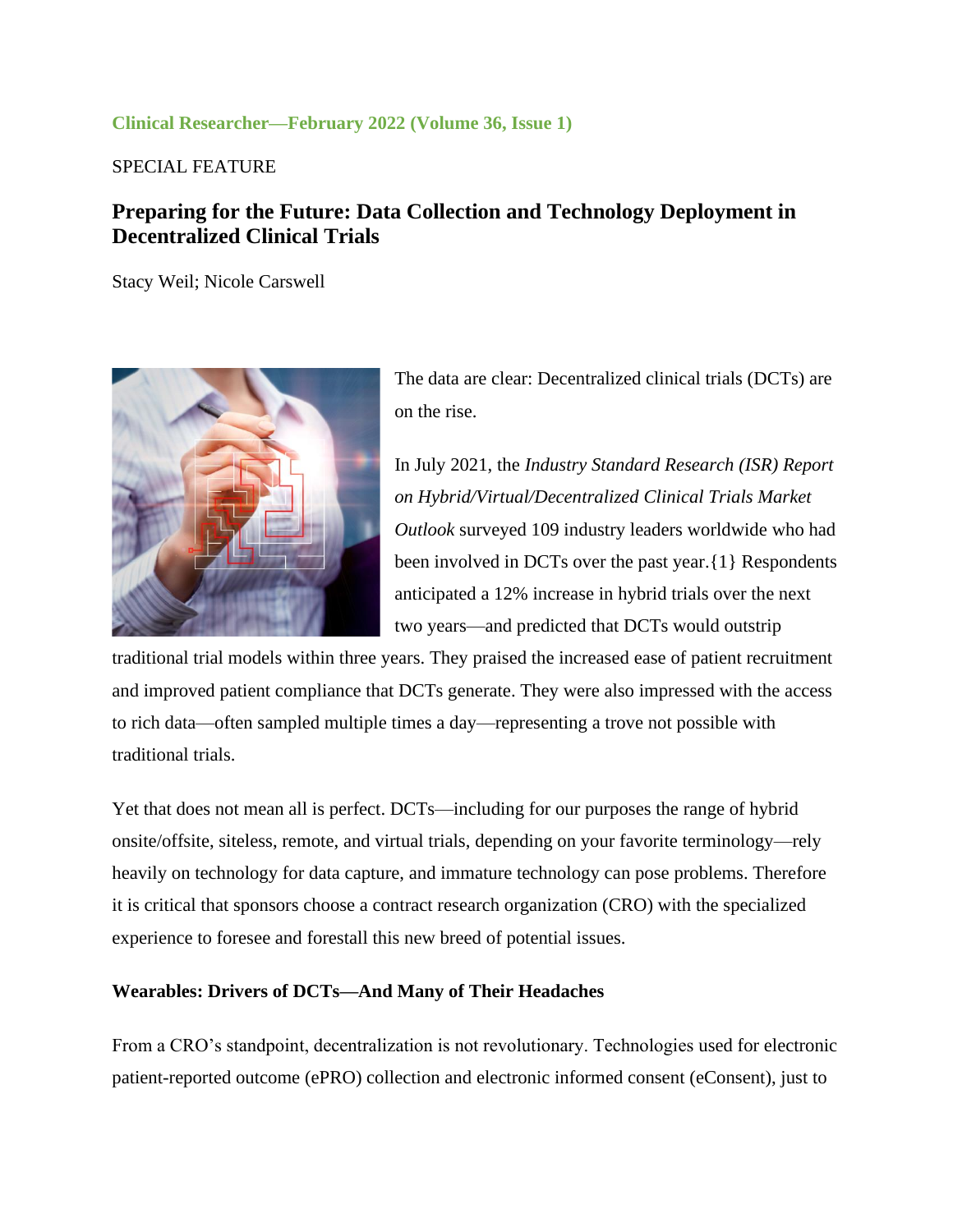name a few, are longstanding facets of trial management, and other technologies have steadily gained broad-based acceptance and popularity. Further, as wearable technologies and home monitoring devices become standard accessories for the health-conscious, their data gathering in clinical trials seems increasingly natural.

These devices are also producing better results. The rising popularity of DCTs is based primarily on their ability to better support patients—saving them time and out-of-pocket costs while minimizing their exposure to outside pathogens. That increased support has led to improved compliance and better data, which are, after all, the holy grail of any trial.

Yet the sheer volume of data produced is one of the key challenges created by the surge in wearables. Data arrive day by day—sometimes minute by minute—often from multiple devices. Accurately collecting, managing, and analyzing all these data can be overwhelming. Yet, those processes are also critical to trial success—adding pressure to the task of choosing a CRO wisely.

#### **How Accurate is That Avalanche of Data?**

The ISR report reveals that the selection of apps, monitoring devices, and online platforms rests primarily with the sponsor. That makes sense since the ultimate responsibility for accuracy also remains with the sponsor. Current International Council for Harmonization (ICH) guidelines specify, "The sponsor should ensure oversight of any trial-related duties and functions carried out on its behalf, including trial-related duties and functions that are subcontracted to another party by the sponsors' contracted CRO(s)." Yet, the CRO still bears day-to-day responsibility for the data.

The deluge of data not only needs to be managed, it also needs to be verified. After all, the patients responsible for much of the collection aren't tech experts.

Some of this is business as usual for professionals at CROs. Just as they have ample experience utilizing technologies to alleviate paperwork and decentralize data input, they have been assimilating data from multiple sources through multiple systems for a long time. The issue now is one of scale: DCTs may produce 10 times the volume of data as a traditional trial.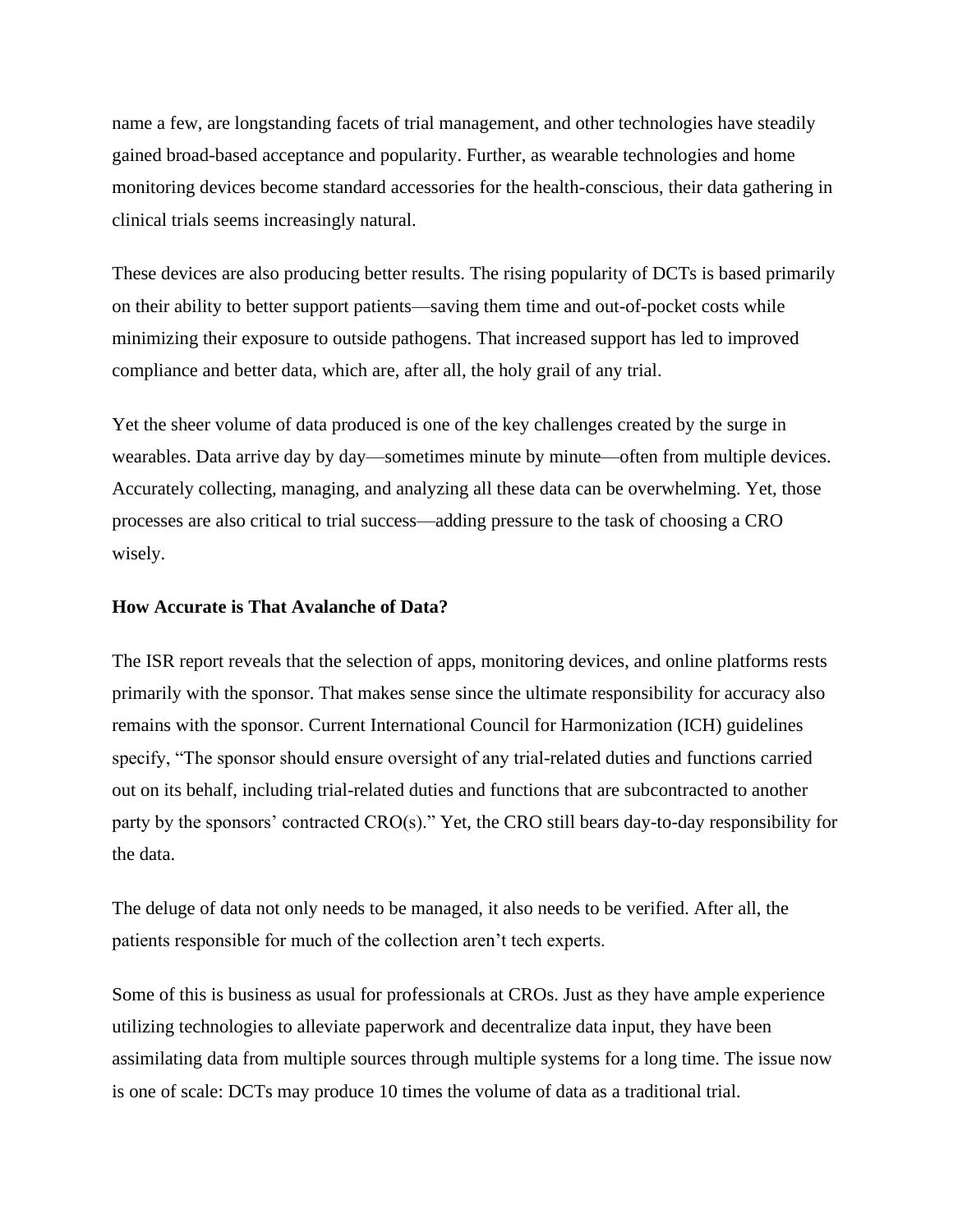As for patient control of data generation, the ISR report indicates that wearable sensors and connected health devices are the top hybrid trial-related areas in which sponsors invest significant resources; they are also the technology ISR respondents ranked as needing the most improvement, with user-friendliness deemed a key concern.

Many CROs are primed to address patient tech challenges, too. A core competency in developing a DCT is the ability to make it accessible in all ways to a range of patients; that includes helping and supporting patients in using the chosen trial technology.

#### **Can Your CRO Handle a DCT? (How to Judge Before You Hire)**

While many CROs are technology-savvy, not all are. Here are eight key areas to consider as you are choosing a CRO partner.

- 1. **A track record of success**. This may seem obvious, but it is not as straightforward as it may sound. Be sure to understand exactly how the CRO measures success—and what its role was in every aspect of a "successful" trial.
- 2. **The overall approach to DCTs**. Some CROs develop specialized personnel focused solely on DCTs; they may have different offices, different leadership, and different trial teams. This may seem preferable—a group of experts wholly focused on this new way of operating. We respectfully disagree. We see DCTs as a continuum of the traditional model, and advocate actively ensuring that all team members are well versed in what we believe will be the future of clinical trials.
- 3. **Optimal protocol support**. As sponsors prepare their trial, they should consider which aspects of the protocol can be decentralized; they can then discover whether the risk management and associated technology abilities of the CROs under review have evolved to support those key aspects.
- 4. **The vendor management process**. DCTs may require many more vendors than a traditional trial—and sponsors need assurance about data quality. How do the CROs vet the vendors? Can a CRO or its vendor access the right data, process that data, and perform risk management during the clinical trial? We have had sponsors request that we partner with a specific vendor, then found during the request for proposal process that the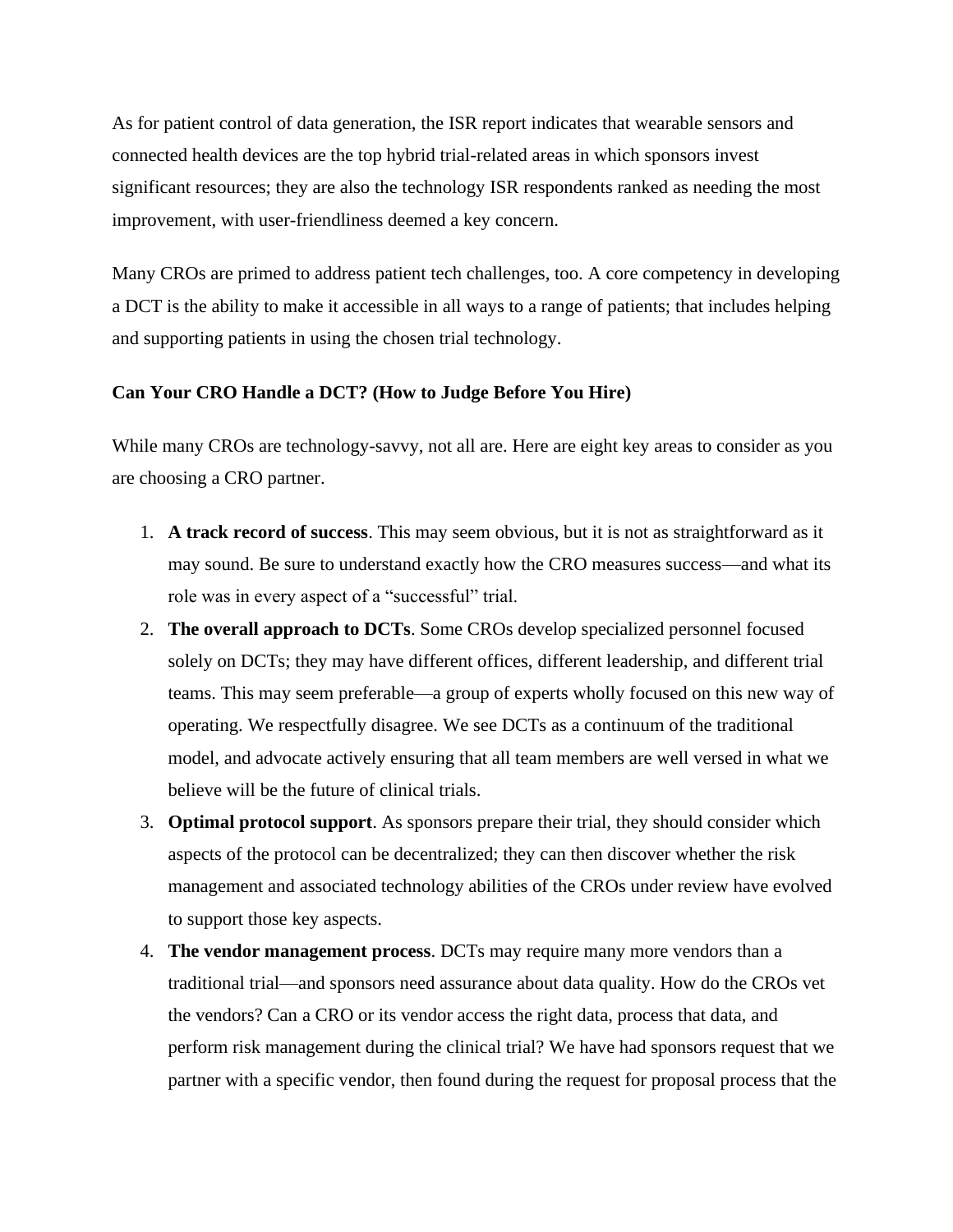vendor would be unable to transfer the data without relying on a third party. By identifying these sorts of stumbling blocks in advance, we can circumvent them.

- 5. **Flexibility and nimbleness**. DCTs require partnership with a wide range of companies, some of which may not be precisely aligned in their approach to this evolving process. Does the CRO have a proven method for collaborative vendor management, proactively addressing risks and minimizing quality concerns while remaining collegial?
- 6. **The breadth of in-house technologies available**. One way to streamline third-party vendors is to partner with a CRO with several in-house technologies making them more of a one-stop-shop. Ideally, this would comprise a comprehensive data collection, management, and analysis system.
- 7. **Transparency into data lineage**. Assuming that a clinical trial is successful, at some point, the sponsor will need to show its data to various regulatory bodies. If regulators have questions, the ability to track and instantly retrieve each piece of data—along with records on how it was collected, queried, and stored—is invaluable.
- 8. **Adoption support**. Does the CRO have strategies in place not only to train and support patients on the various technologies, but also to train and support its own clinical trial team?

Data and the technology required to deliver those data accurately are core components of DCTs. By using these eight parameters, sponsors can ensure their CROs can effectively deploy the technology to deliver the necessary data—organized, analyzed, and verified.

#### **DCTs: Delivering On the Future of Clinical Trials**

There is no question that COVID-19 accelerated the adoption of DCTs. Previously, the changeaverse healthcare industry had been moving slowly and ponderously in that direction; now, there is no going back. Patients prefer DCTs—a preference that has bolstered recruitment, retention, and even compliance. Technology has kept pace, adapting and advancing to support larger, more complex trials while allowing patients to reduce clinical visits. CROs, too, are growing more comfortable, either by creating freestanding DCT teams or developing company-wide expertise.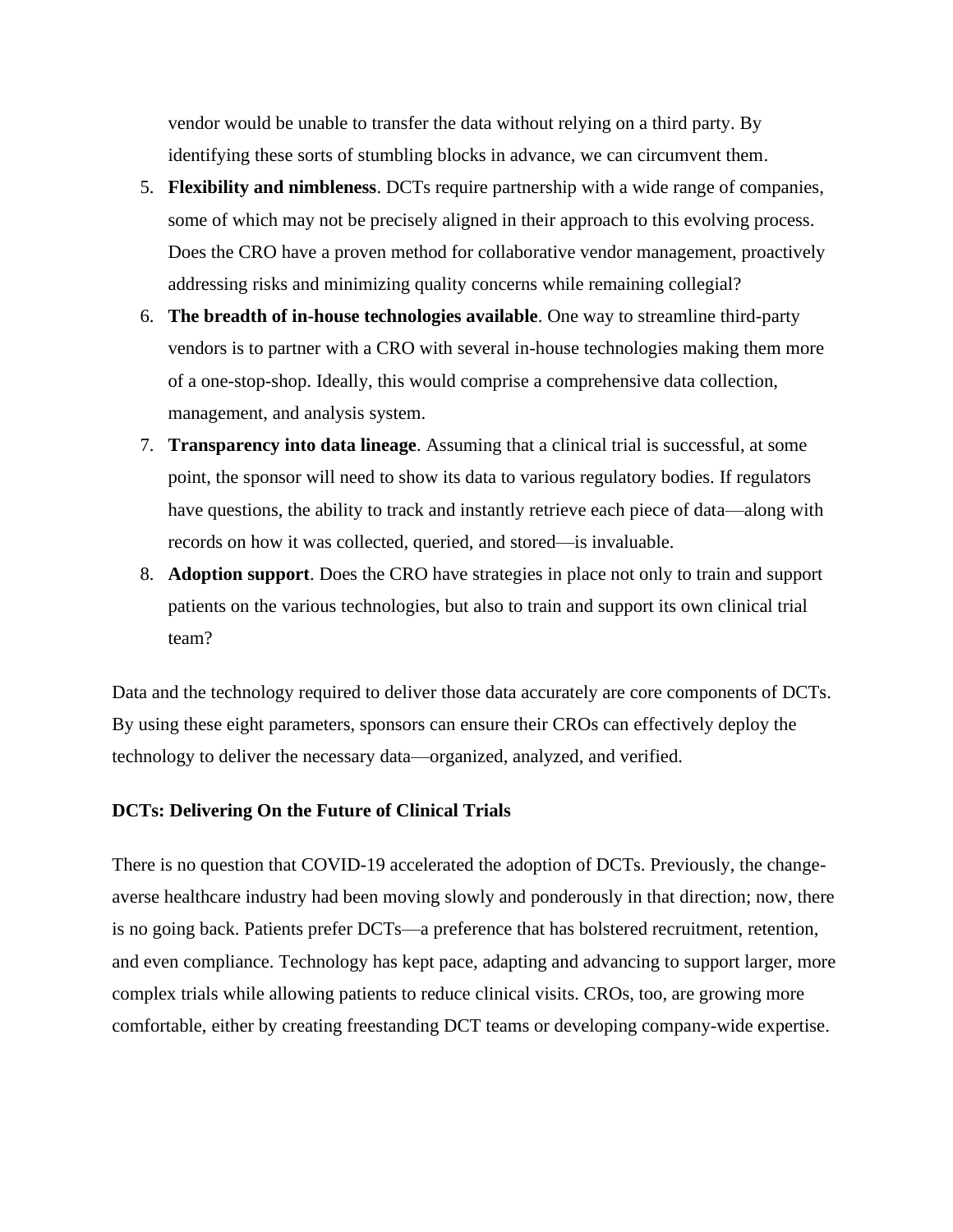While there are many questions regarding best practices in DCT management, specifically ensuring data quality, our observations of how data and technology trends are stacking up against quality, utility, accessibility, and patient privacy metrics have cemented our belief that careful vendor management, flexibility, transparency, proactive adoption support, and a fully integrated team can deliver superior DCT results.

#### **Reference**

1. <https://isrreports.com/reports/hybrid-virtual-decentralized-clinical-trials-market-outlook/>



**Stacy Weil** is Senior Vice President of Clinical Data Operations with Premier Research.



**Nicole Carswell** is Executive Director of Patient Engagement and Recruitment with Premier Research.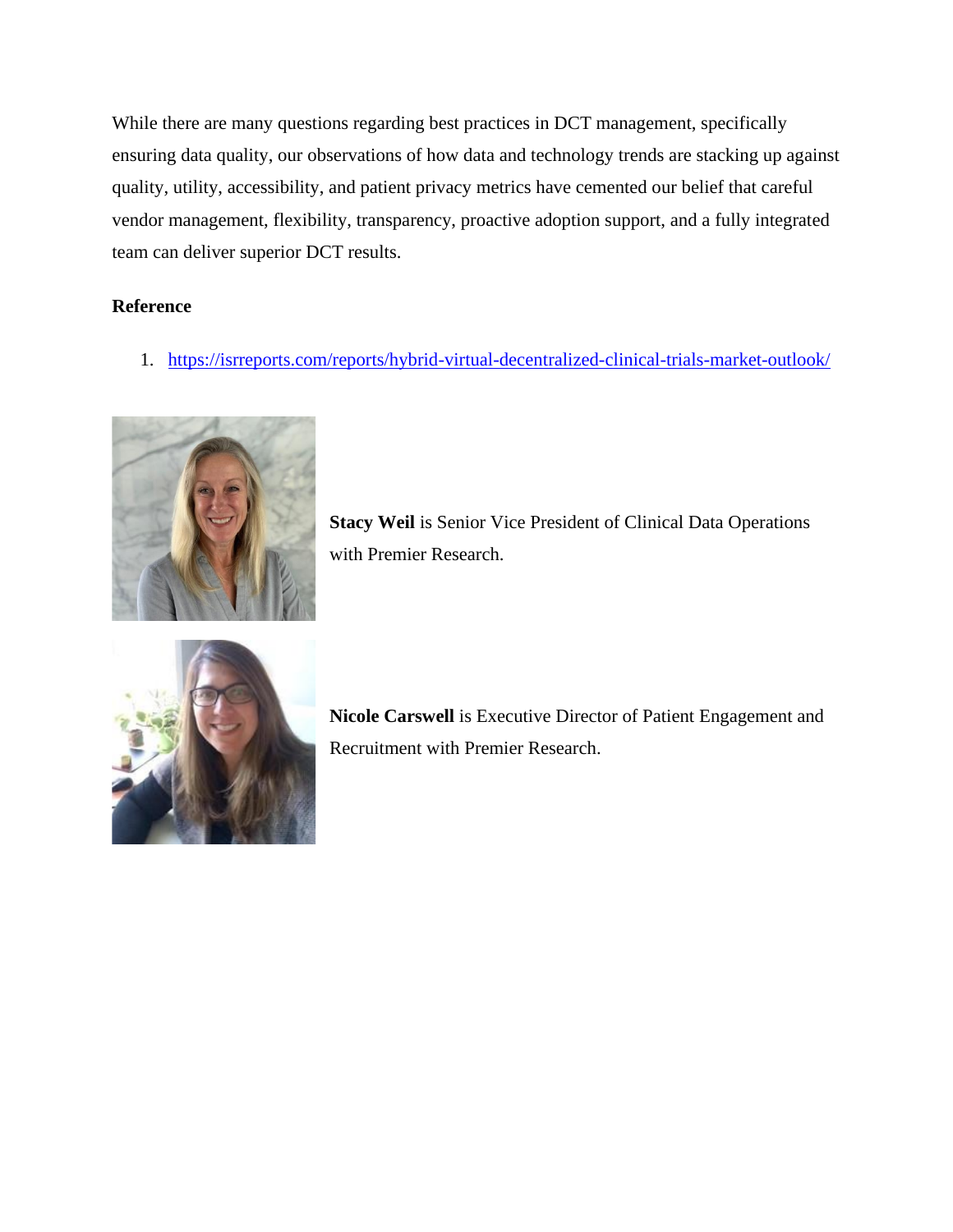#### **Clinical Researcher—February 2022 (Volume 36, Issue 1)**

#### SITES & SPONSORS

# **Establishing a Site Engagement Strategy for Greater Efficiency and Speed in Study Start-Up**

Anusha Shetty



Nearly one out of every 10 clinical trials launched never enrolls a single patient.{1} This is costly and time-consuming for all stakeholders, yet a failure to meet patient recruitment targets is one of the most common reasons clinical trials are stopped or delayed. Of the suspended studies between 2011 and 2021, 30% were due to a low number of participants.{2}

Starting trials with the right clinical research sites can drive better patient recruitment, streamline execution,

and improve study quality. To help clinical leaders develop strategies for efficient site feasibility and selection, we'll explore the key challenges the industry faces, areas in need of improvement, the role of technology, and what the future holds for study start-up.

#### **Poor Site Engagement is Holding Trials Back**

Selecting the right research site is vital to the success of a study, but finding a partner that can maximize patient enrollment has been an industry-wide issue since 86% of clinical trials don't meet recruitment targets within specified periods.{3} The first step to establishing a successful site engagement strategy is understanding key study start-up challenges and how they impact trial outcomes. Let's consider four of these challenges, just to warm ourselves up to the topic.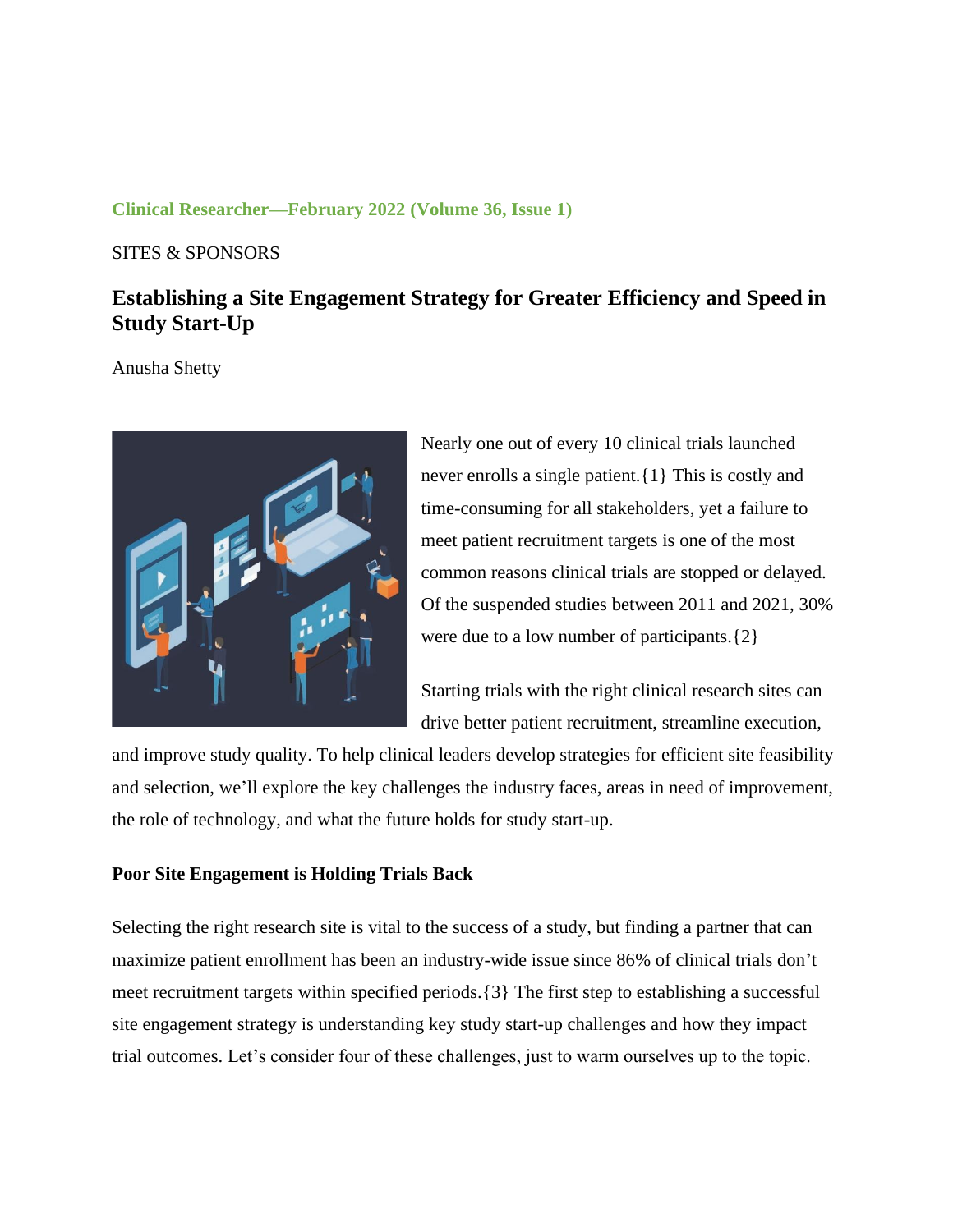*Lengthy and complex questionnaire process***.** Feasibility surveys are typically long (including approximately 40 to 75 questions) and many of the sites' responses are applicable across studies, such as the total number of exam rooms. Yet, site responses aren't being reused or pre-populated on subsequent questionnaires. This becomes tedious and inefficient for site staff, many of whom are short on resources.

*Siloed information***.** After completing a successful study, many sponsors and contract research organizations (CROs) don't save and reuse the data captured about investigators and their sites. While valuable data about a site's performance exist in the hands of individuals on spreadsheets and in e-mails, there is no easy way to query and leverage this information for future studies. Without a reliable database and a central repository of site profiles, everyone loses costly time, including principal investigators and their staff.

*Site accessibility and availability***.** Selecting a site that has delivered in the past provides a sense of security, but this approach can be problematic because it narrows the reach of the proposed research. By not conducting thorough site selection, sponsors and CROs can miss out on talented investigators who don't have the resources to promote their areas of expertise.

Add on the intense competition for sites and the pressure to engage quickly (sometimes within two weeks), and it might seem like using the site you know is the best option. However, this isn't always a best practice that delivers results, since it limits access to new patient populations in previously untapped areas.

*Too many systems for sites***.** Sponsors and CROs have different software systems and security, privacy, and regulatory standards for every study, placing an additional burden on already resource-strapped sites. Many opt to use manual or paper-based processes to overcome this challenge, increasing quality and compliance risks because investigators can't use the technology provided for a trial.

#### **Enabling Seamless Study Start-Up**

It's time to reimagine site engagement and implement new strategies that make it easier for sponsors/CROs and sites to work with one another across multiple studies. To begin this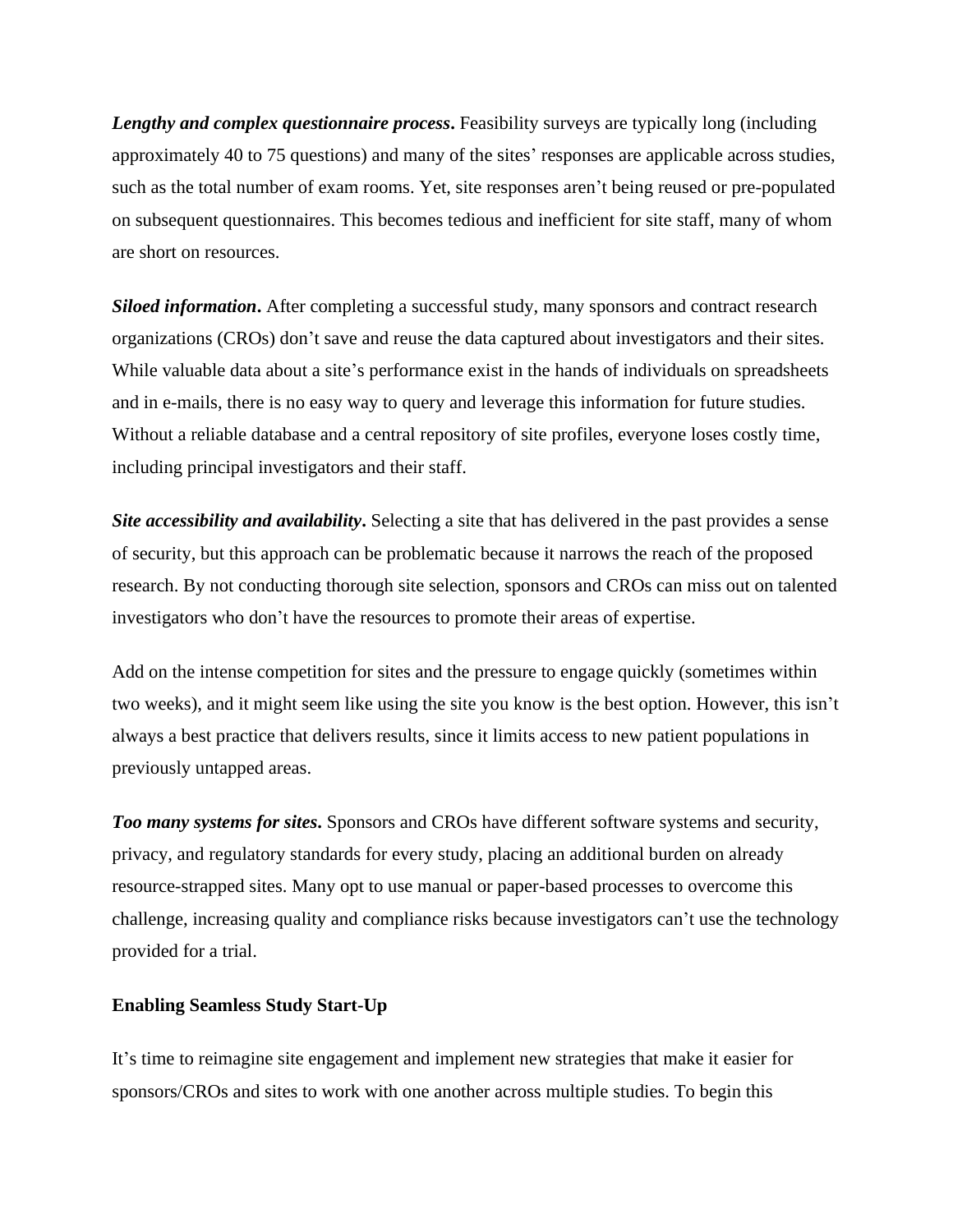transformation, organizations should prioritize evaluating and adopting modern study start-up technology, especially since 81% of sponsors and CROs still use spreadsheets to manage start-up processes.{4} A shift in strategy and use of purpose-built study start-up applications can help drive long-lasting, positive change. Here are three steps companies can take now to enable a more seamless trial tomorrow.

*Establish a data-driven site identification strategy***.** Leverage public domain data and internal resources to collect critical data about site capabilities. Information should be stored in a format that is easy to access and analyze. Key examples are details like after-hours contact information and specific site successes and failures.

With this information readily available, sponsors and CROs can efficiently conduct queries and make more informed decisions. Figure 1 provides an example of what can be accomplished with better site performance data.



**Figure 1: Better site performance data lead to more informed decisions in study start-up.**

*Simplify feasibility questionnaires***.** Capture precise data about a site with a questionnaire that delivers valuable insight into a site's suitability for the upcoming study. Instead of *how many patients are in your database,* edit the question to *how many of your patients have this specific*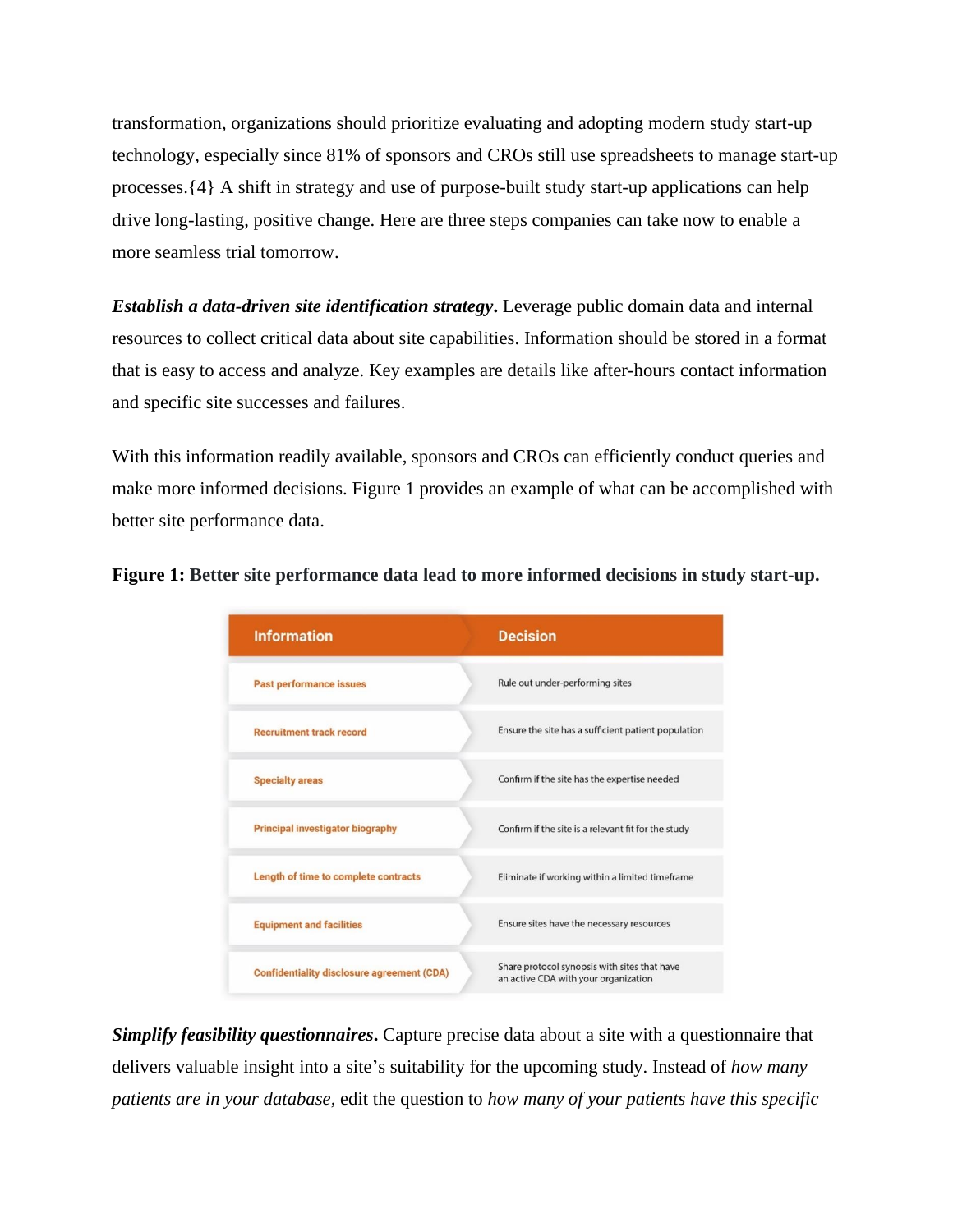*disease.* Framing the questions to draw out detailed information will help companies make more informed decisions. In addition, developing a library of standard questions allows for the reuse of questions in other studies and responses for future trials.

*Evaluate how pre-study visits (PSVs) or qualification visits are done*. Establish clear criteria around whether a PSV is required or can be waived to proceed with site selection. With the advancements in decentralized and digitally connected trials, remote PSVs are becoming more commonplace. This can provide cost and time benefits and accelerate site activation.

Sponsors and CROs can enable faster site engagement by establishing a site selection strategy focused on data, simplifying questionnaires, and clearly defining PSVs. Paired with modern study start-up applications, this approach can help the industry improve site engagement longterm and reduce the burden of using numerous systems for sites.

#### **Tapping the Power of a Modern Study Start-Up System**

A purpose-built solution can help sponsors and CROs bring together start-up activities and processes in one system. This includes building workflows, tracking and analyzing data, and leveraging automation to speed site engagement.

More importantly, sponsors and CROs can establish reusable data-driven exchanges with sites. An effective study start-up system should deliver a global directory of contacts, accounts, and site information; connected workflows, milestones, and documents that automate processes; reusable documents and data; and end-to-end reporting. With advanced capabilities, companies can eliminate wasteful manual steps from their site engagement strategy.

Using a single system to manage study start-up activities also establishes a strong data foundation, enabling real-time metrics and reports. This allows clinical leaders to prioritize and manage critical tasks and milestones across multiple studies. If issues can be identified and resolved quicker, teams can execute faster.

Here are key considerations for clinical leaders assessing study start-up solutions to advance their site engagement strategy: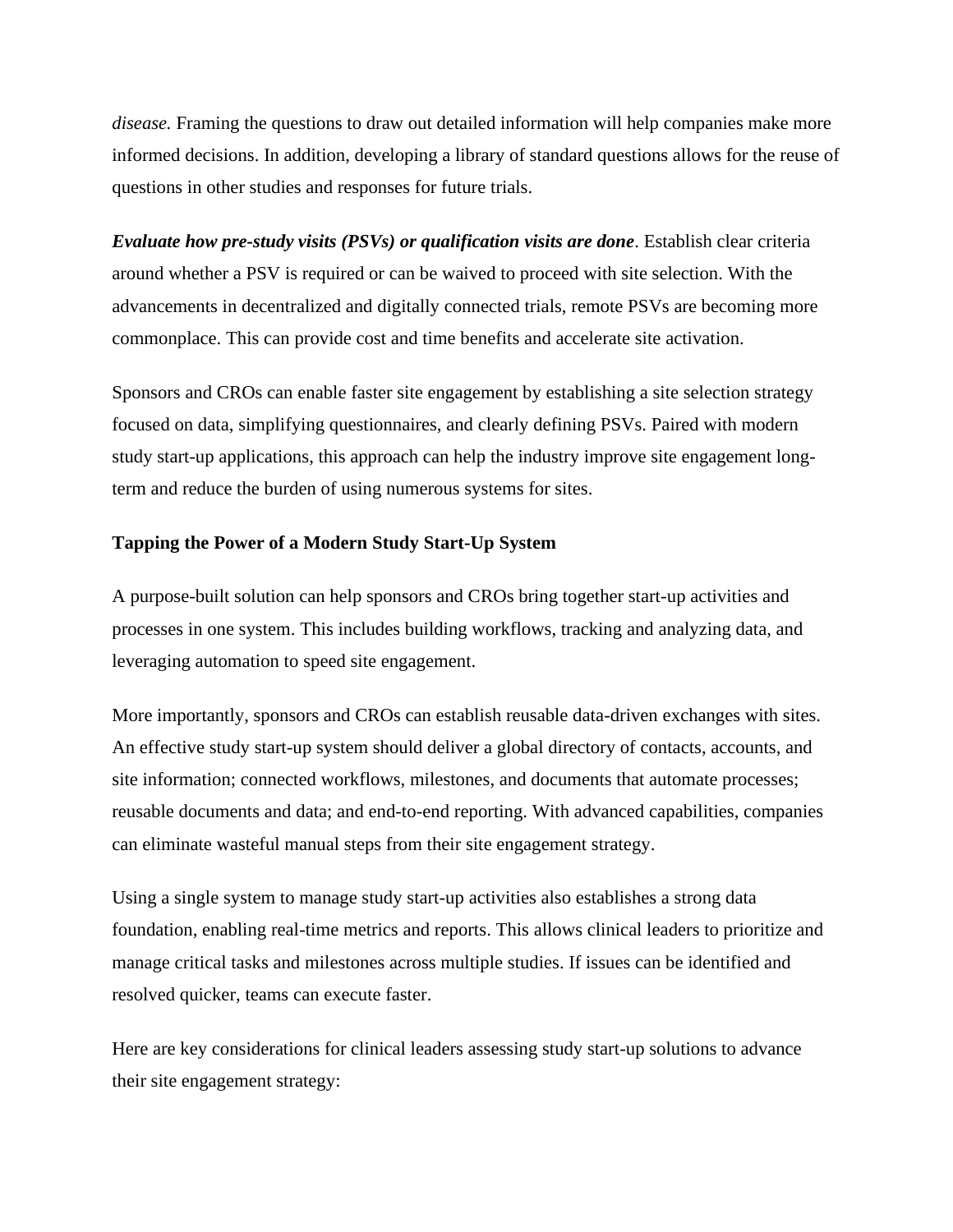- *Alleviate the site burden.* Sponsors and CROs should make every touch point with sites as seamless as possible. A one-stop shop study start-up system replaces spreadsheets, paper, and disparate tools while simplifying the site experience.
- *Enable connected processes and workflows.* Seamless information and document sharing between study start-up and other clinical applications, like clinical trial management systems and electronic trial master files, reduces administrative tasks for study coordinators and eliminates costly and complex integrations. The system should enable data flow based on sequential processes.
- *Establish a site and investigator database.* Gather and store clean, accurate data, including site performance statistics and facility information. Companies should gather information from site engagement to study completion for continuous use across all trials.
- *Prioritize user experience.* A user-friendly, role-based platform that provides a consistent user interface drives effective and consistent processes.
- *Build a roadmap for the next five years.* The path to streamlined study start-up and site engagement is a marathon, not a race—map details with clear goals, requirements, and expectations to drive continuous improvement.
- *Evaluate trusted technology partners.* Look for vendors with a proven track record of success. They should provide training and change management strategies and be equally invested in your success throughout the journey.

### **Enabling Long-Term Stakeholder Collaboration**

Addressing the critical challenges during site selection and leveraging the power of modern systems can significantly improve how trials are run. Looking ahead, sponsors, CROs, sites, and patients should have one source to find each other easily. A platform that allows sponsors to search based on criteria, sites to share credentials and information, and patients to find trials will improve engagement and collaboration in trials.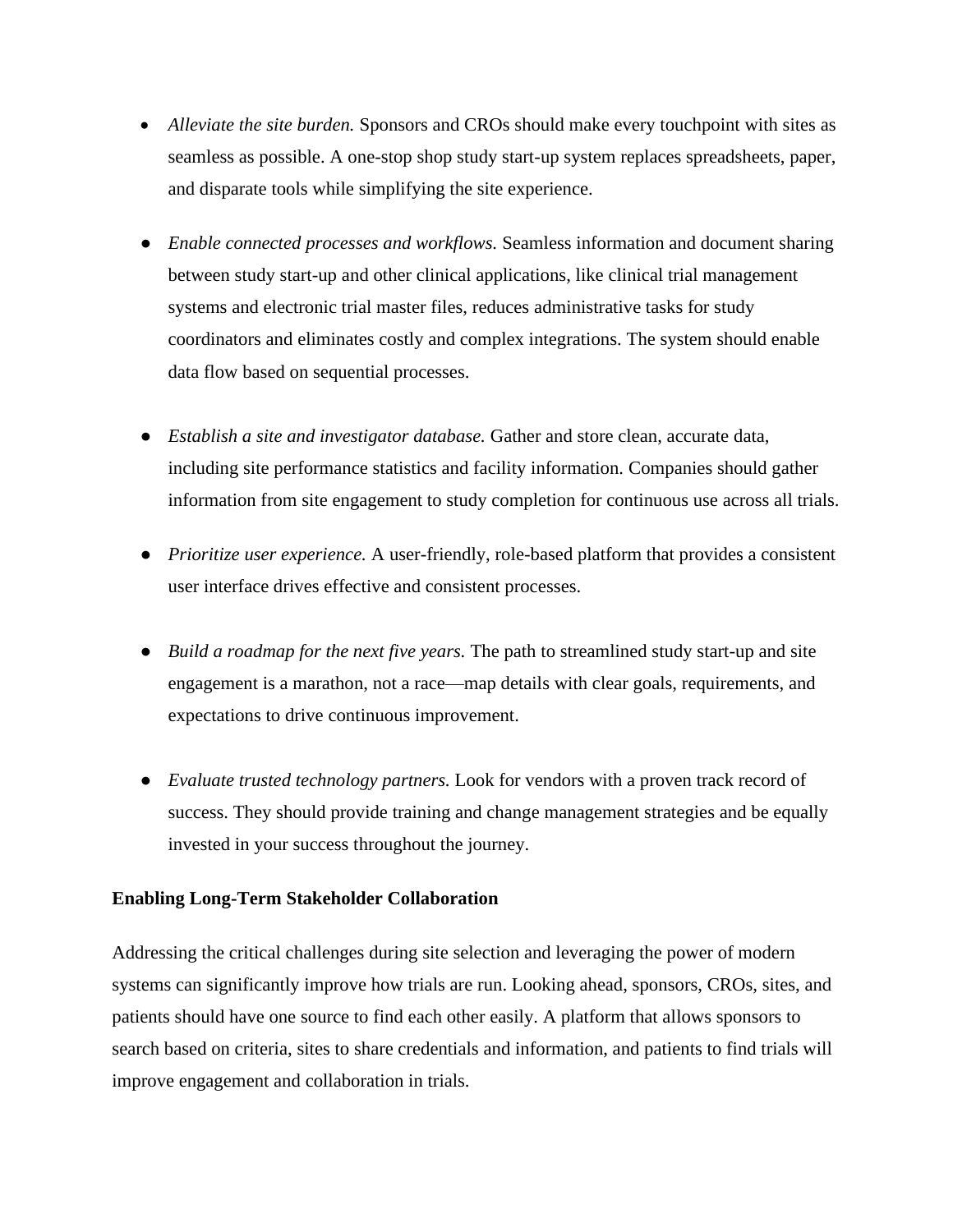Bringing stakeholders together to seamlessly share and access information can drive transformational change for the industry. If we can speed study start-up and clinical execution, life-changing medicines can reach patients faster.

### **References**

- 1. [https://www.globaldata.com/increased-use-virtual-trials-contributed-improved-patient](https://www.globaldata.com/increased-use-virtual-trials-contributed-improved-patient-accrual-rates-says-globaldata/)[accrual-rates-says-globaldata/](https://www.globaldata.com/increased-use-virtual-trials-contributed-improved-patient-accrual-rates-says-globaldata/)
- 2. [https://www.fiercebiotech.com/biotech/new-research-from-tufts-center-for-study-of](https://www.fiercebiotech.com/biotech/new-research-from-tufts-center-for-study-of-drug-development-characterizes-effectiveness)[drug-development-characterizes-effectiveness](https://www.fiercebiotech.com/biotech/new-research-from-tufts-center-for-study-of-drug-development-characterizes-effectiveness)
- 3. [https://www.statnews.com/2019/08/23/clinical-trial-recruitment-diversity-community](https://www.statnews.com/2019/08/23/clinical-trial-recruitment-diversity-community-engagement/)[engagement/](https://www.statnews.com/2019/08/23/clinical-trial-recruitment-diversity-community-engagement/)



**Anusha Shetty** is Director of Clinical Strategy for Vault Study Startup at Veeva Systems.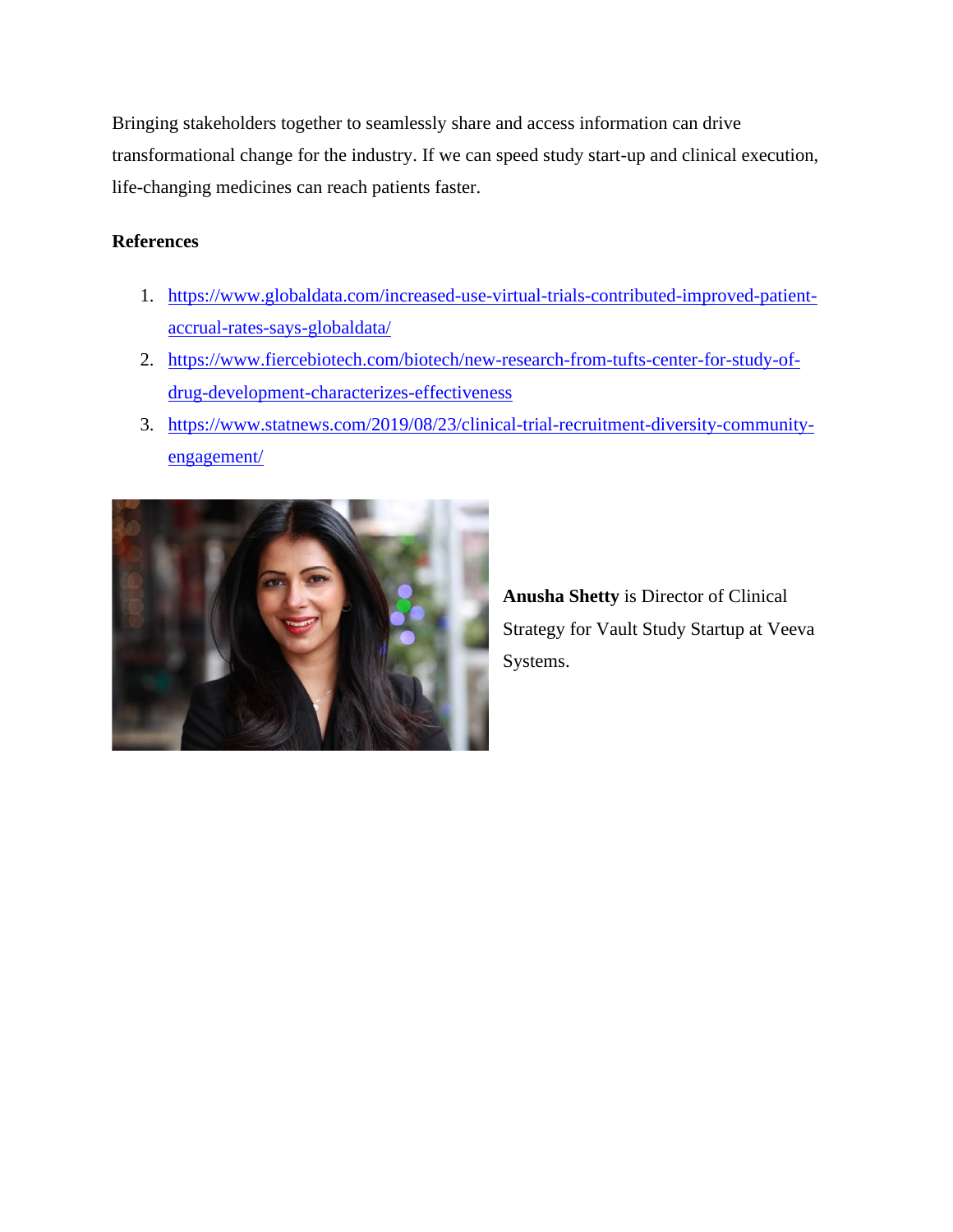# **ACRP HOME STUDY CLINICAL RESEARCHER—FEBRUARY 2022 (VOLUME 36, ISSUE 1)**

I Can See Clearly Now (The Power of New Perspectives On the Clinical Research Workforce)

## Article #1: **The Clinical Research Investigator: Clarifying the Misconceptions**

#### LEARNING OBJECTIVES

After reading this article, the participant should be able to differentiate between terms for investigator positions according to their officially defined qualifications, roles, and responsibilities; cite several U.S. regulations and international guidances on the subject; and explain the work of sub-investigators.

#### **DISCLOSURES**

Steven Eric Ceh, DPM: *Nothing to disclose*

#### **1. The definitions of "investigator" found in portions of 21 CFR 312 and 812 in the** *Code of Federal Regulations* **agree on which of the following?**

a. The investigator bears the full financial impacts of the success or failure of a clinical investigation he/she initiates.

b. Investigators must personally recruit all human subject volunteers into any clinical investigation at their sites.

c. The investigator is the responsible leader of the team if multiple people are conducting a clinical investigation.

d. Investigators cannot be held legally responsible for the conduct of any of their staff involved in clinical investigations.

#### **2. A stated expectation of the ICH Good Clinical Practice guideline is that an investigator should provide evidence of his/her qualifications for conducting a trial to which of the following, among others?**

- a. Regulatory authorities
- b. Contract research organizations
- c. Potential volunteers
- d. Data and safety monitoring boards

#### **3. The Compliance Program Manual for FDA's BIMO Program uses which of the following terms to encompass "investigator" and "principal investigator" as stated in other sources?**

- a. Sub-investigator
- b. Co-investigator
- c. Co-principal investigator
- d. Clinical investigator

#### **4. Which of the following is the stance of the FDA regarding non-physicians serving as investigators?**

a. They may readily do so, as long as a co-investigator of more senior standing is also listed on the Form FDA 1572.

b. They should only do so in cases where a physician investigator has to drop out of a study due to an emergency.

c. Although they can do so, it is rare for them to be qualified according to the agency's requirements.

d. There are no circumstances under which a non-physician can conduct a clinical trial as an investigator.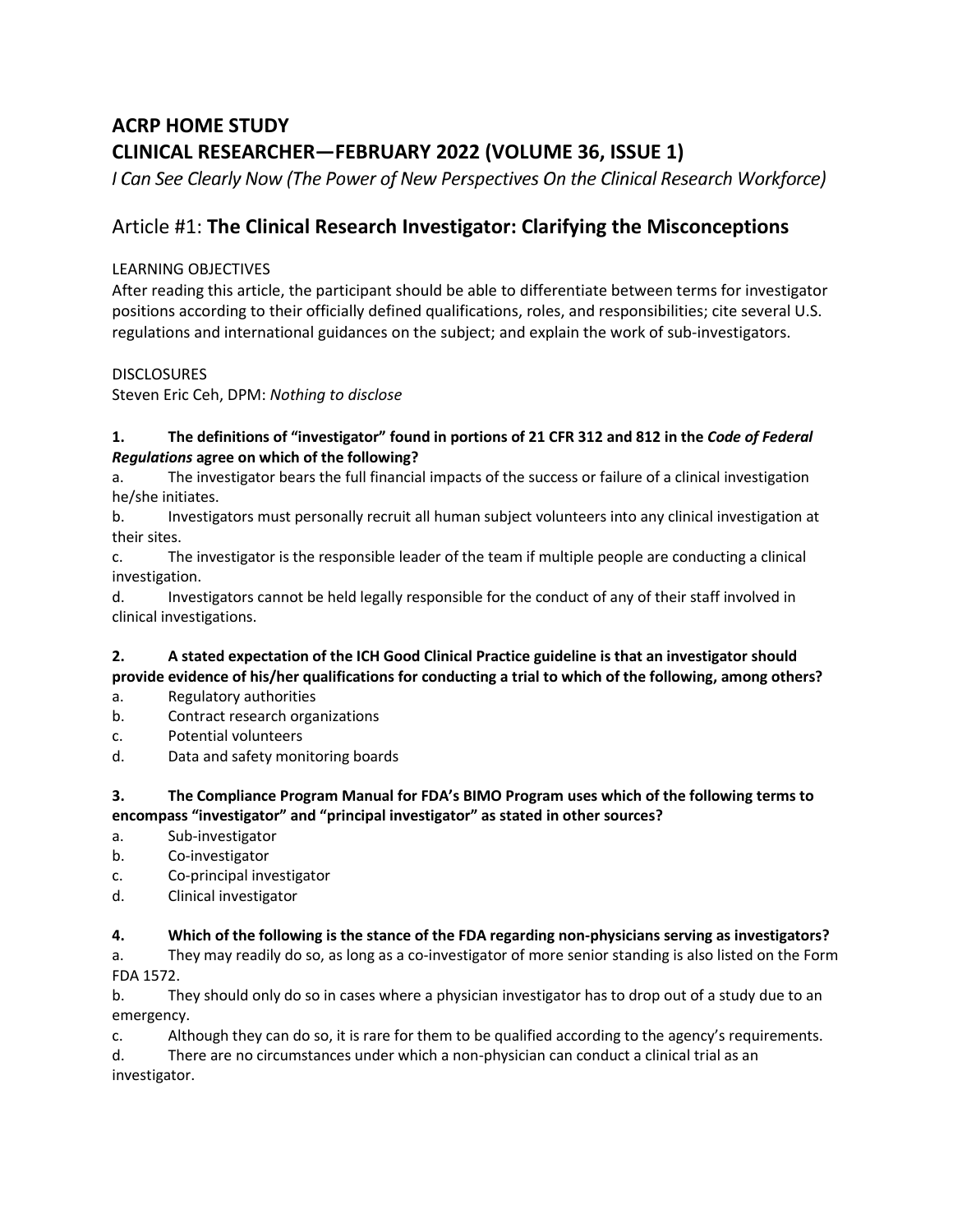#### **5. Nurse practitioners may serve as autonomous principal investigators in which of the following locations?**

- a. In all U.S. states and in the District of Columbia.
- b. Wherever they are certified through the American Nurses Association.
- c. In all states except Alaska, Hawaii, and Massachusetts.
- d. In states where they have full medical practice privileges.

#### **6. FDA guidance on "Financial Disclosure by Clinical Investigators" states which of the following?**

a. Only investigators and any of their staff who own stock in the study's sponsor must make financial disclosures to the FDA.

b. Investigators and any sub-investigators taking responsibility for a study at a given site must report under the regulation.

c. Financial disclosures are to be made to all potential human subject volunteers prior to the informed consent process.

d. Investigators are only required to make financial disclosures when a study is completed successfully and fully registered.

#### **7. How does 21 CFR 312.3(b) characterize who a sub-investigator is on a study team?**

a. As any other individual member of a team being led by an investigator.

- b. As any member of an investigator's study team who also holds a medical degree.
- c. As a member of a study team who is not responsible for making a financial disclosure.

d. As the individual member of a team most likely to handle data-entry tasks.

#### **8. What are the responsibilities of a sub-investigator?**

a. Any tasks assigned to him/her within the study protocol which a licensed physician/practitioner is qualified to do.

- b. Only those which are delegated to him/her by the investigator and which he/she is qualified to do.
- c. Overseeing and documenting the completion of study-related tasks by clinical research coordinators.

d. Determining the causes and severities of any adverse events and serious adverse events on behalf of the investigator.

#### **9. Who should report findings about adverse events to the study sponsor?**

- a. The clinical research associate
- b. The data and safety monitoring board
- c. The investigator
- d. A sub-investigator

#### **10. Where can a comprehensive listing of FDA's requirements for the conduct of studies by investigators be found?**

- a. In ICH GCP E6(R2)
- b. In various parts of 21 CFR
- c. In Form FDA 1572
- d. In the FDA Compliance Program Manual

[*Home Study continues on next page*]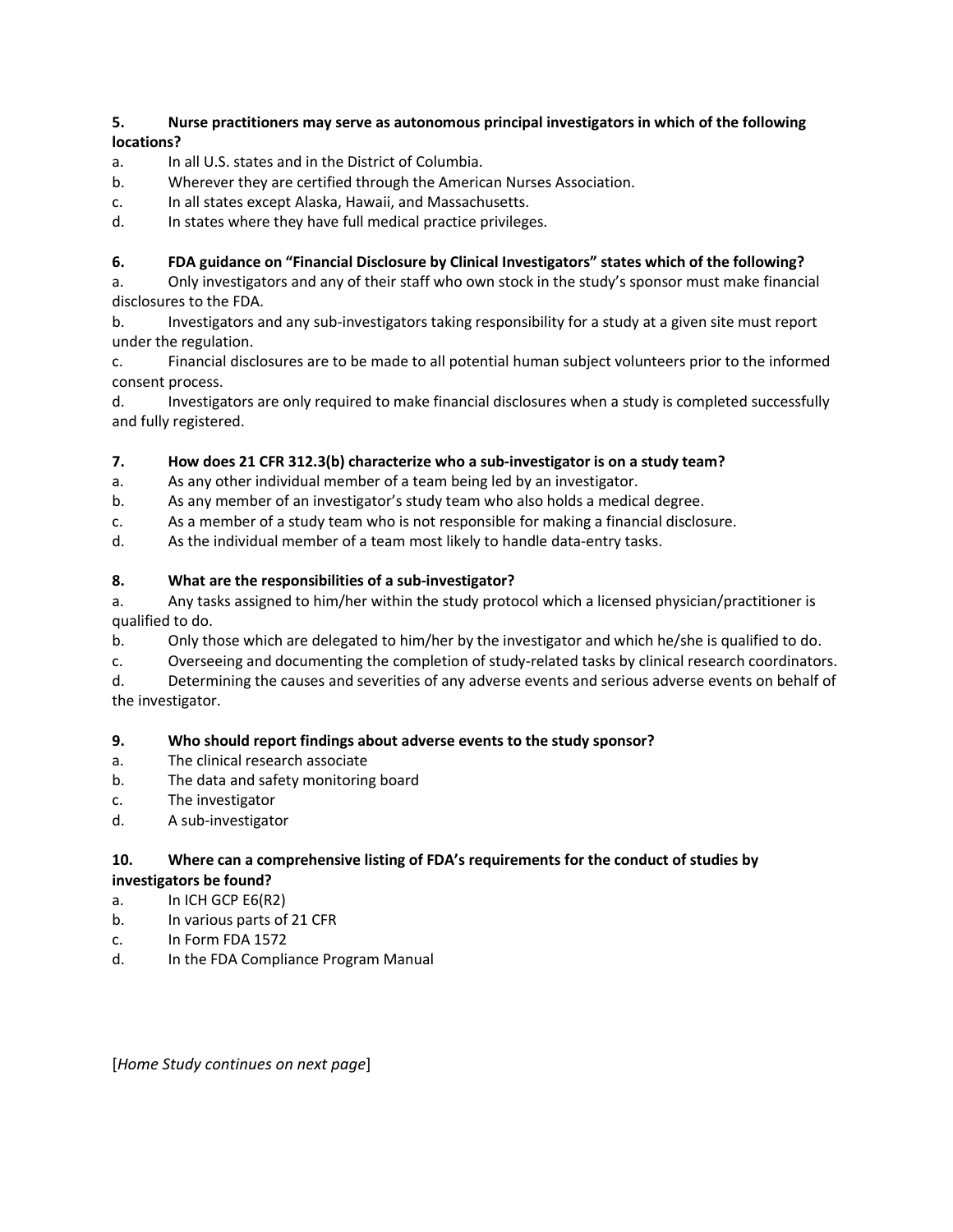# Article #2: **Preparing for the Future: Data Collection and Technology Deployment in Decentralized Clinical Trials**

#### LEARNING OBJECTIVES

After reading this article, the participant should be able to highlight factors sponsors should consider when choosing contract research organizations to manage decentralized clinical trials, discuss the role and challenges of wearables in modern trials, and explain sponsor and vendor responsibilities for data quality.

#### **DISCLOSURE**

Stacy Weil; Nicole Carswell: *Nothing to disclose*

#### **11. Respondents to a 2021 industry survey predicted which of the following about the use of decentralized clinical trials (DCTs) in the near future?**

- a. That DCTS would increase by nearly one quarter in just a few years.
- b. That DCTs would soon be more common than traditional trials.
- c. That DCTs would fail to catch on to any significant degree.
- d. That DCTs would be over-regulated and more difficult to conduct.

#### **12. The authors cite which of the following as examples of decentralized technology that has already been used for a long time?**

- a. eConsent and ePRO
- b. TMFs and CRFs
- c. IVRS and EHRs
- d. CAPAs and eRegulatory

#### **13. DCTs' ability to better support patients is said to lead to which of the following results?**

- a. Trial timelines and expenses cut nearly in half
- b. Easing of regulatory oversight and reporting
- c. Increased PI compensation and study awards
- d. Improved compliance and better data

#### **14. Who typically selects the online platforms to be used during a DCT?**

- a. The sponsor
- b. The study site
- c. The FDA
- d. The patients

#### **15. Respondents to the industry survey cited which of the following as a factor in need of improvement for wearable sensors and connected health devices?**

- a. Adverse event detection
- b. Insurance coverage
- c. User-friendliness
- d. Regulatory acceptance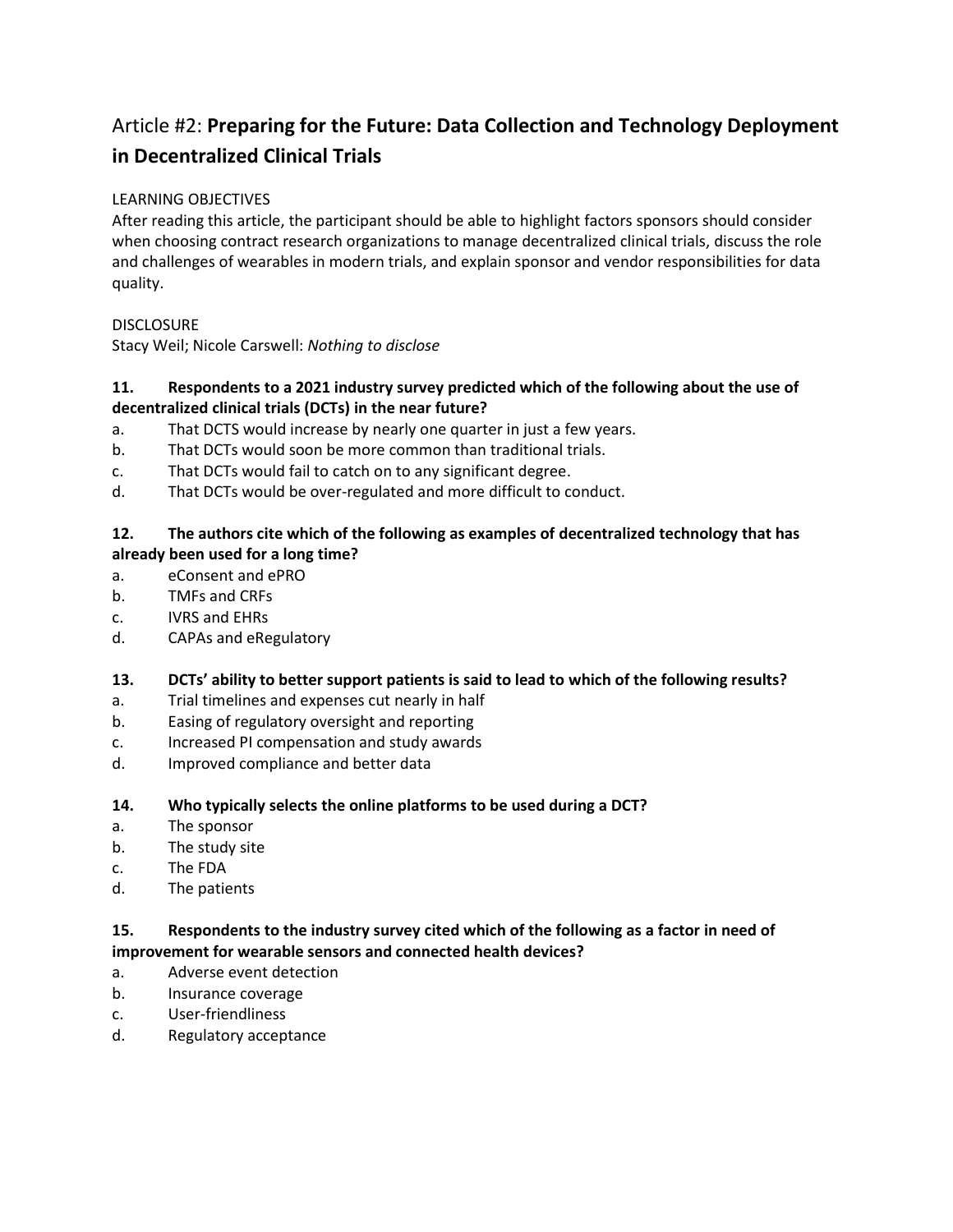#### **16. The authors recommend that contract research organizations (CROs) do which of the following in terms of staffing and training for DCTs?**

- a. Develop specialized personnel focused solely on them.
- b. Defer to staff at study sites on how best to conduct them.
- c. Ensure that all team members are well prepared for handling them.
- d. Wait for regulatory guidance on how to assign team members to them.

#### **17. DCTs may require more of which of the following than traditional trials?**

- a. Principal investigators
- b. Patients
- c. Coordinators
- d. Vendors

#### **18. The authors suggest that an ideal technology system for DCTs would encompass which of the following?**

- a. Patient recruitment, retention, and reimbursement
- b. Data collection, management, and analysis
- c. Regulatory training, reporting, and compliance
- d. Staff onboarding, tracking, and communications

#### **19. What should a CRO have in place in terms of adoption support for DCT-related technologies?**

- a. Clearance from regulatory authorities to use the latest data-collection methods.
- b. Clinical Trial Agreements signed by the principal investigators using the technology.
- c. Strategies for training and supporting patients and trial team members.
- d. Memoranda of understanding with sponsors that any tech may become obsolete.

#### **20. The authors cite which of the following as a factor bolstering the success of DCTs?**

- a. Guaranteed better data quality.
- b. Non-U.S. sponsors avoid them.
- c. Privacy issues are eliminated.
- d. Patients prefer them.

[*Home study continues on next page*]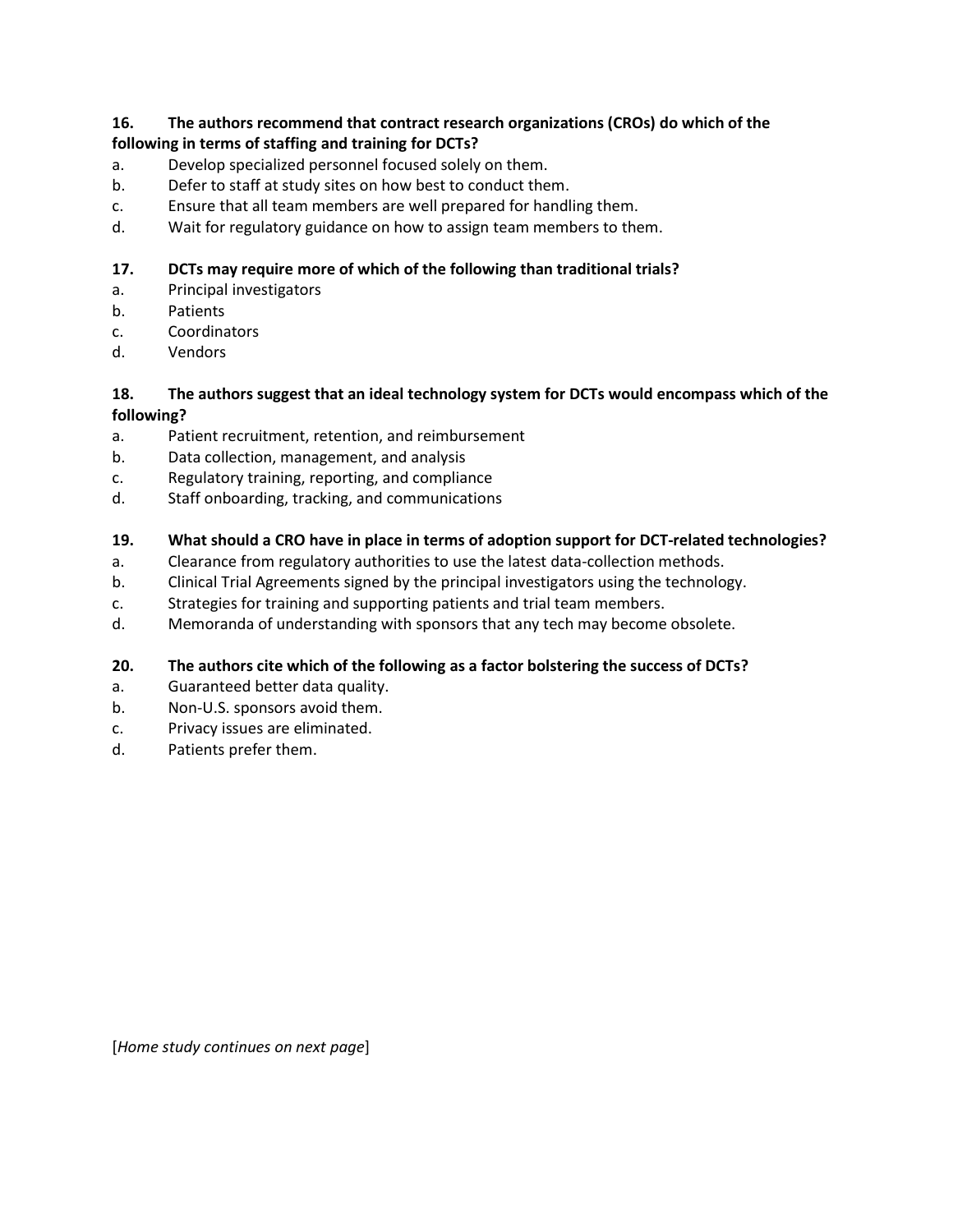# Article #3: **Establishing a Site Engagement Strategy for Greater Efficiency and Speed in Study Start-Up**

#### LEARNING OBJECTIVES

After reading this article, the participant should be able to summarize key challenges to study start-up in terms of site engagement, describe how feasibility questionnaires and qualification visits could be improved, and address the role of technology in future site/sponsor relationships.

#### **DISCLOSURE**

Anusha Shetty: *Nothing to disclose*

#### **21. Nearly one-third of clinical trials suspended over a recent 10-year period were due to which of the following?**

- a. Insufficient study budgets
- b. Not enough human subjects
- c. Poorly trained coordinators
- d. Not enough sponsor support

#### **22. How successful are trials in terms of recruitment of patients within specified periods?**

- a. Nearly half meet their recruitment targets just in time.
- b. Most meet their targets in less than half the time allowed.
- c. Almost none require extra time to meet their targets.
- d. Most of them do not meet their recruitment targets.

### **23. The author cites which of the following as a problem with site feasibility surveys?**

- a. Most questions asked are not applicable to many smaller study sites.
- b. Sponsors rarely make use of them despite demanding their completion.
- c. Site responses aren't being saved for use on later questionnaires.
- d. Site personnel filling them out too often supply incorrect data.

#### **24. The author cites which of the following as a barrier to investigators being noticed by potential study sponsors/contract research organizations (CROs)?**

- a. Sponsors and CROs not conducting a thorough site selection process.
- b. Regulatory restrictions on how many sites sponsors/CROs may consider.
- c. Sponsors and CROs won't select sites that have been used by competitors.
- d. Investigators are not allowed to market their sites to sponsors/CROs.

#### **25. The author suggests which of the following as a tactic for improving site identification and study start-up?**

a. Sites and their staff should regularly be reevaluated through an independent certification process.

b. Patients should share post-study feedback on their visits to sites with the study's sponsor/CRO.

c. Sponsors/CROs should leverage data from the public domain and internal resources regarding sites.

d. Clinical research associates should be better trained for interviewing investigators and selecting study sites.